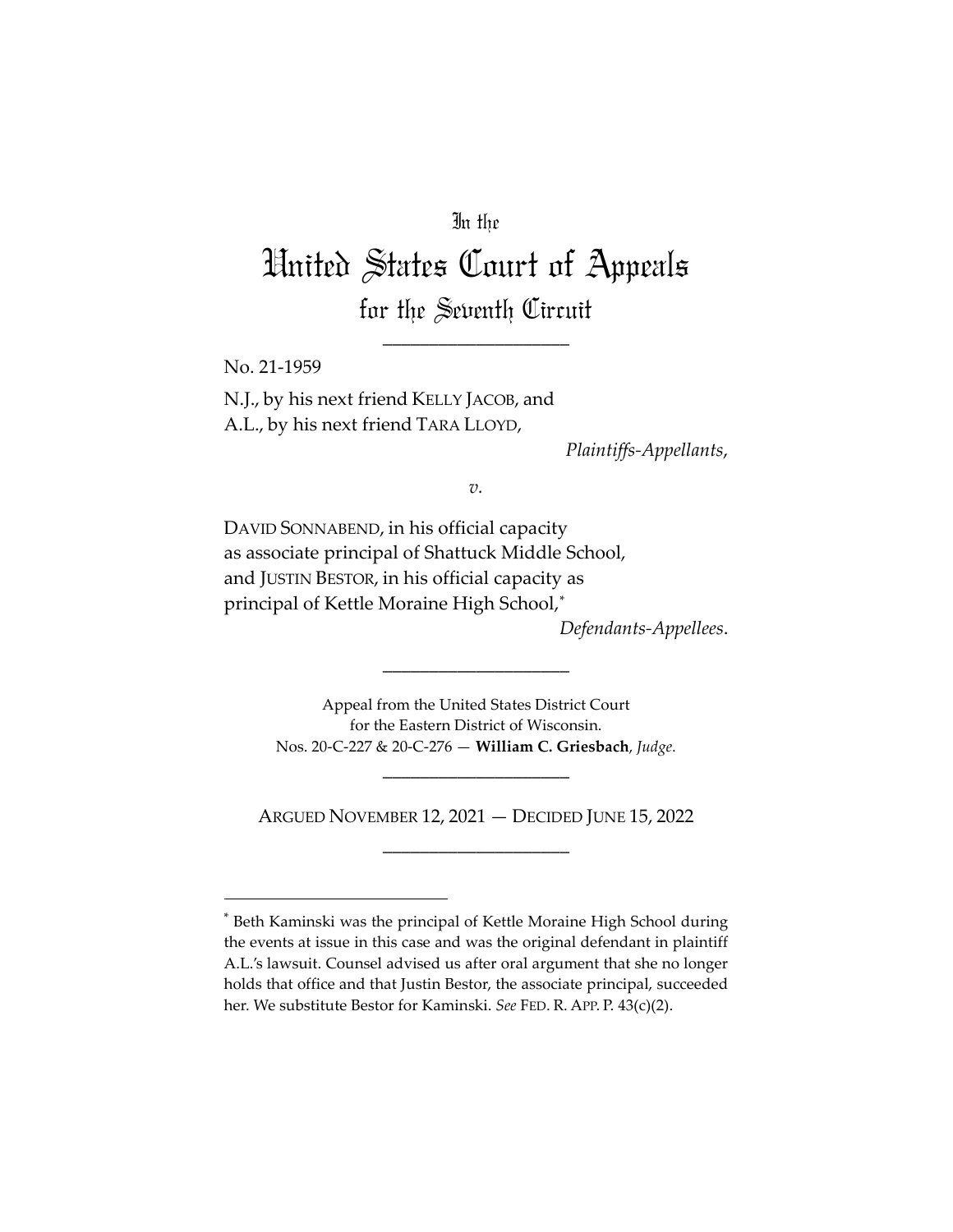Before SYKES, *Chief Judge*, and RIPPLE and ST. EVE, *Circuit Judges*.

SYKES, *Chief Judge*. This case raises a constitutional challenge to restrictions on student speech. The plaintiffs are two teenagers who attend Wisconsin public schools. Both are gun enthusiasts and supporters of the Second Amendment. To express that support, they own and wear T-shirts that communicate their favorable opinion of the right to bear arms. When they wore those shirts to school, however, they got into trouble with school officials.

In February 2020 when plaintiff N.J. was in seventh grade at Shattuck Middle School in Neenah, he went to school wearing a T-shirt displaying a Smith & Wesson logo. The logo included an image of a revolver. Around the same time, A.L., a student at Kettle Moraine High School in Wales, went to school wearing a T-shirt bearing the logo of Wisconsin Carry, Inc., a gun-rights group. This logo too incorporated an image of a handgun.

Administrators at both schools barred the boys from wearing the shirts, explaining that any clothing depicting firearms is forbidden. Neither school's dress code *expressly* bans clothing with images of firearms. Rather, the dress codes prohibit "inappropriate" attire, which the administrators interpreted to bar any clothing with an image of a firearm regardless of whether it conveys support for or opposition to gun rights.

N.J. and A.L. sued the administrators in separate lawsuits alleging violations of their free-speech rights under the First Amendment. They sought declaratory and injunctive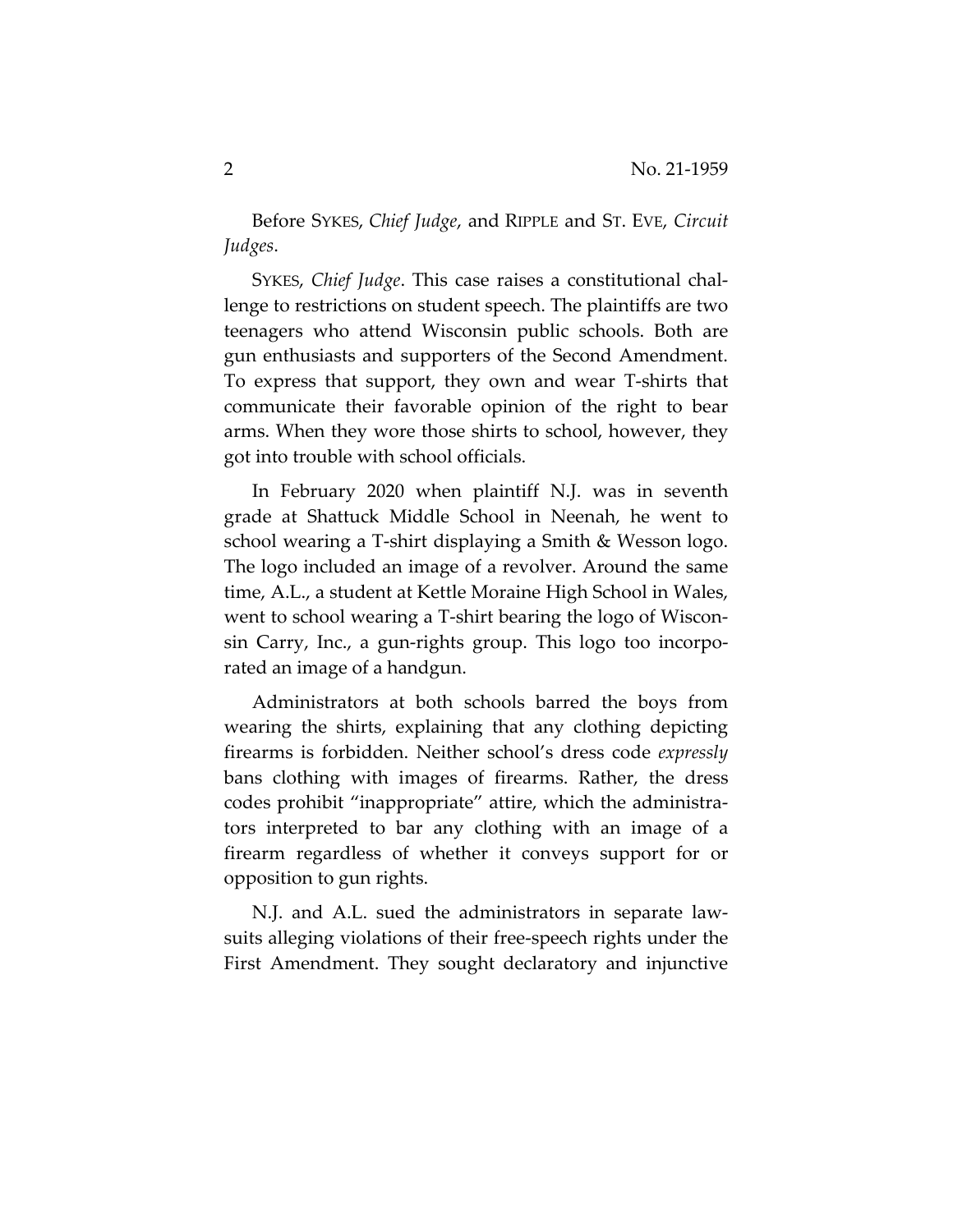relief under 42 U.S.C. § 1983. The district court consolidated the cases.

Ruling on cross-motions for summary judgment, the judge found for the school administrators. He declined to apply *Tinker v. Des Moines Independent Community School District*, 393 U.S. 503 (1969), which established the legal standard for student-speech cases. Instead, he looked to First Amendment forum doctrine. Applying the standard for speech restrictions in a nonpublic forum—the most lenient test—he upheld the administrators' actions as viewpoint neutral and reasonable.

The judge's decision rests on a doctrinal error. This is not a speech-forum case. *Tinker* provides the legal standard: restrictions on student speech are constitutionally permissible if school officials reasonably forecast that the speech "would materially and substantially disrupt the work and discipline of the school" or invade the rights of others. *Id.* at 513. Although this test is deferential to school officials and is "applied in light of the special characteristics of the school environment," *id.* at 506, it is stricter than the test for speech restrictions in a nonpublic forum. So the case must be remanded for application of *Tinker*. But only on A.L.'s claim. N.J.'s case is moot. He now attends Neenah High School and is no longer subject to the middle school's dress code.

#### **I. Background**

In February 2020 N.J. was in seventh grade at Shattuck Middle School, which serves seventh- and eighth-grade students in the Neenah Joint School District in east central Wisconsin. N.J. is a supporter of the Second Amendment and enjoys hunting and target shooting. He owns several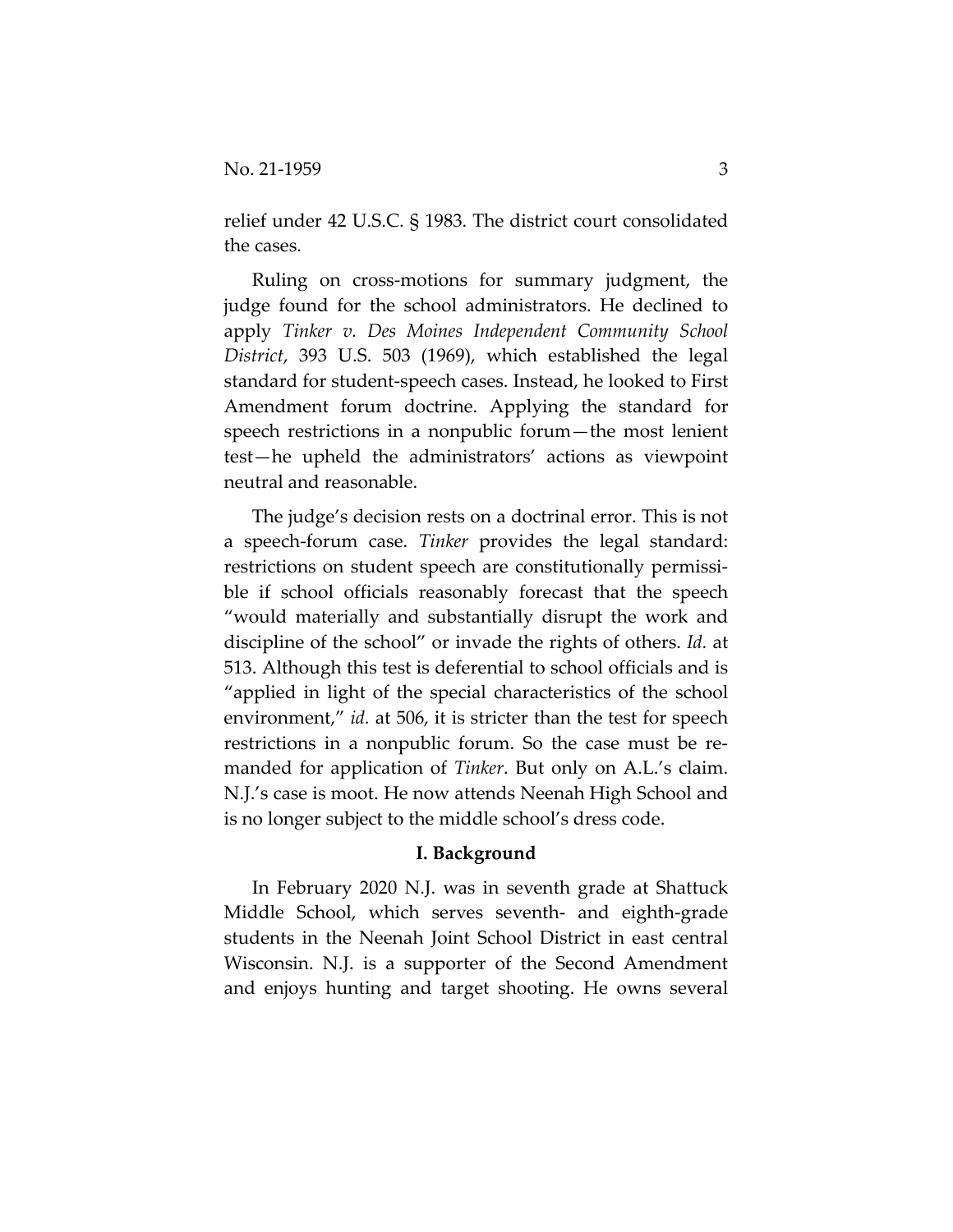T-shirts that express his support for the right to bear arms. On February 12 he went to school wearing a T-shirt emblazoned with an image of a revolver and the inscription "SMITH & WESSON FIREARMS—MADE IN THE USA SINCE 1852." Here is a photograph of the shirt:



One of N.J.'s teachers noticed his T-shirt and referred him to David Sonnabend, Shattuck's associate principal. Sonnabend told N.J. that the T-shirt violated the school's dress code. N.J. had been warned several times earlier in the school year that he could not wear clothing depicting firearms. Sonnabend asked him if he had anything he could put on to cover up the shirt. N.J. pulled a sweatshirt from his backpack, put it on over the shirt, and returned to class. He was not disciplined.

The Shattuck Middle School dress code for the 2019–2020 school year is found in the school's parent handbook; the relevant portions are in the record. Nothing in the policy specifically prohibits students from wearing clothing depicting firearms. Instead, the dress code is stated in very general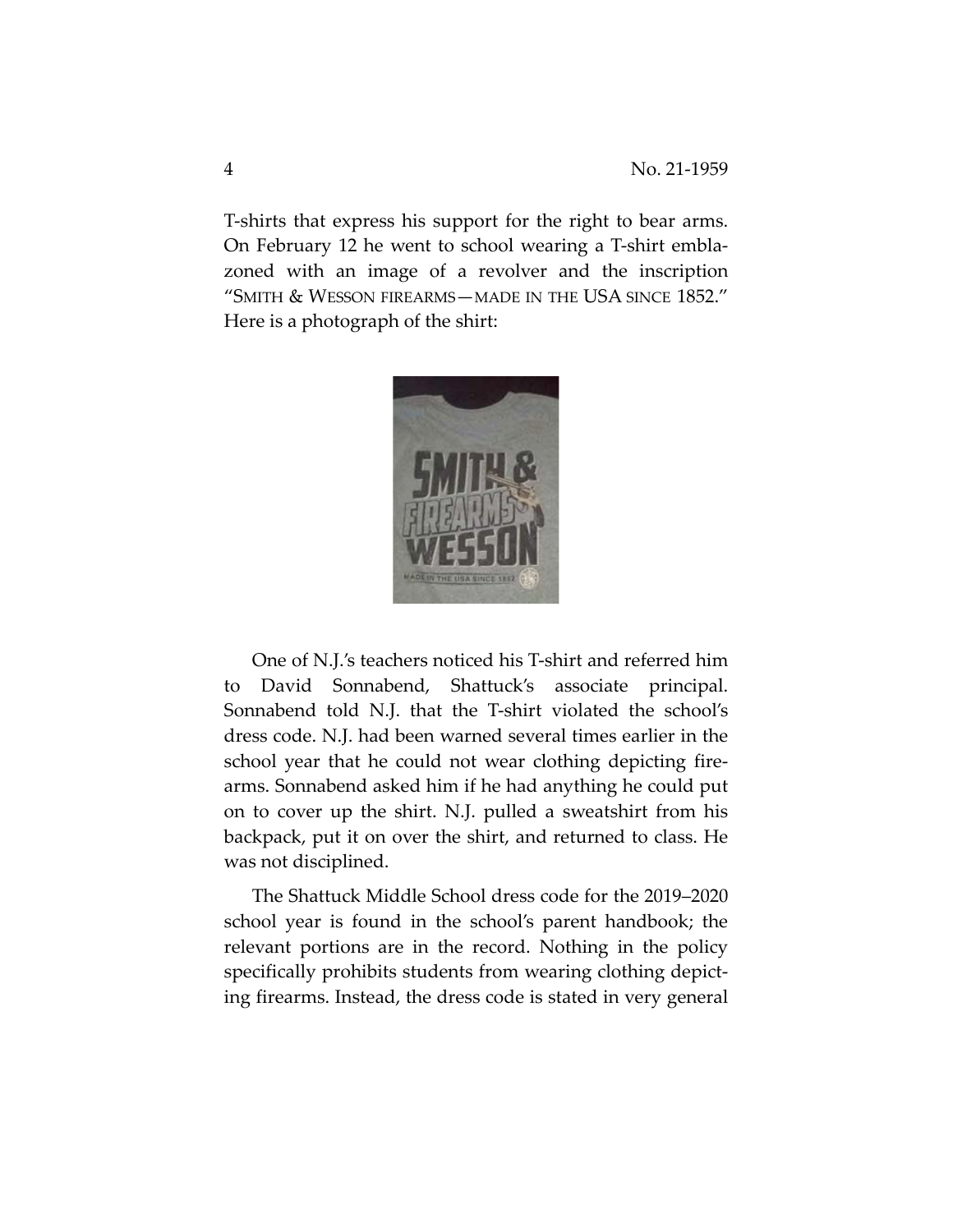terms: student attire must be "appropriate for a professional atmosphere and not disruptive to the learning environment." The policy explains that "students and families" are expected to "use their best judgment and common sense" when choosing attire. As a "reminder" to parents and students, the policy provides a nonexhaustive list of clothing that is not permitted: "[r]evealing, see-through, low-cut[,] or otherwise inappropriate tops"; "[s]hort-shorts or skirts"; "[s]agging" pants; attire with "slogans promoting tobacco, alcohol, drug use, or containing suggestive, sexual, or offensive references"; and "[h]ats, hoods, sunglasses, or any other head covering" that impedes recognition.

Shattuck administrators determined that any clothing depicting firearms is inappropriate in a learning environment and therefore violates the dress code. Faculty, students, and parents were advised of this unwritten rule, which applies regardless of whether the clothing expresses a message of support for or opposition to the right to bear arms.

Plaintiff A.L. is a student at Kettle Moraine High School, which serves students in grades 9 through 12 in the Kettle Moraine School District, a large suburban district about 30 miles west of Milwaukee. On February 19, 2020, when he was a sophomore, A.L. went to school wearing a T-shirt displaying the logo of Wisconsin Carry, Inc., a gun-rights organization. The logo features an image of a handgun. The back of the shirt displays the text of the state constitution's guarantee of the right to bear arms, but it wasn't visible because A.L. wore a jacket. Here is a photograph of the front of the shirt: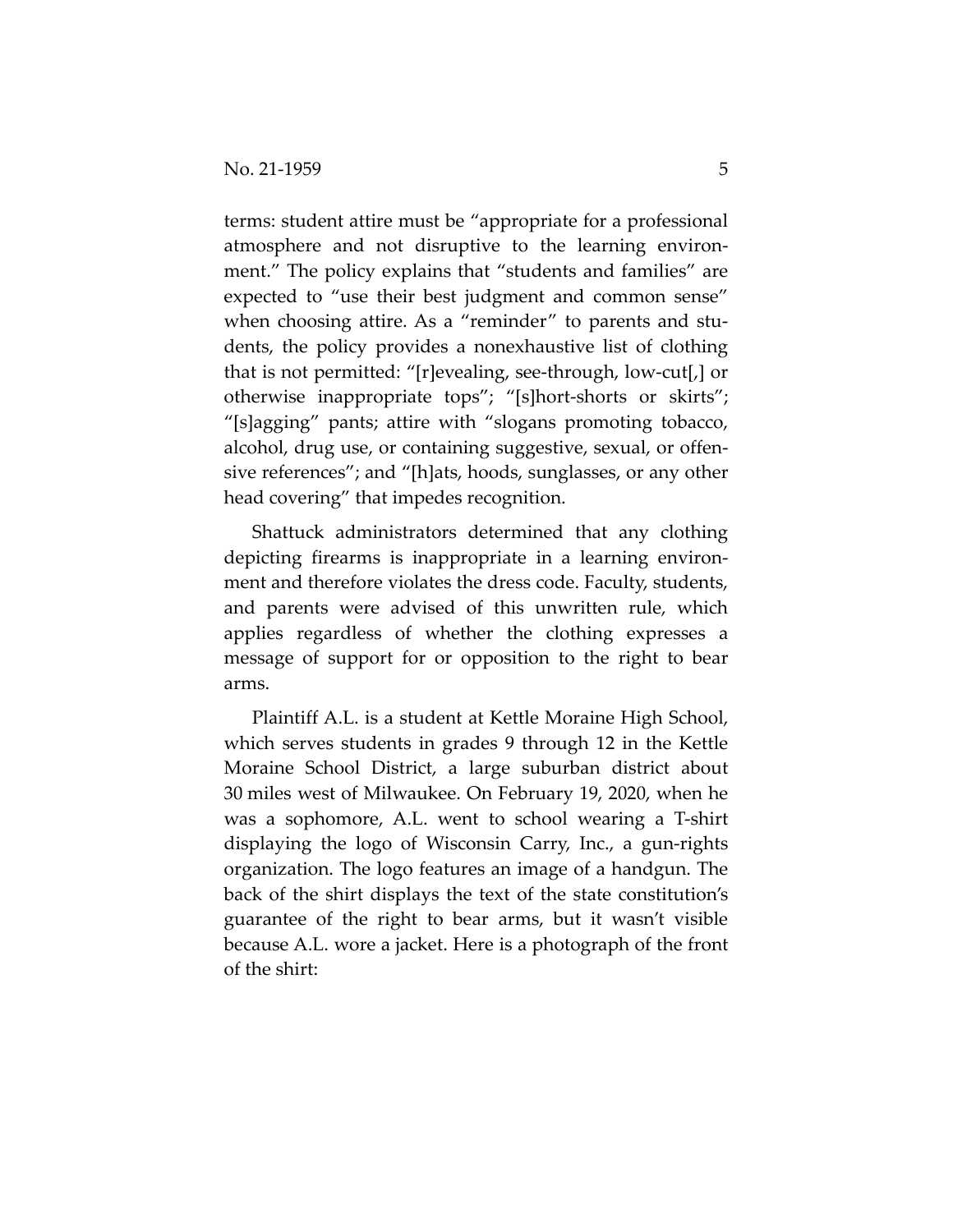

Justin Bestor, then the associate principal at Kettle Moraine High, notified school principal Beth Kaminski that A.L. was wearing a shirt displaying the image of a firearm. Kaminski called A.L. to her office, where she and Bestor told him that his shirt violated the school's dress code. A.L. zipped up his jacket to cover the shirt and returned to class. He was not disciplined.

Like Shattuck Middle School, Kettle Moraine High's dress code doesn't explicitly prohibit students from wearing clothing that depicts firearms. Rather, the dress code instructs students to "wear[] attire that supports actively engaging in the lessons and project based learning in the classroom" and "maintain[s] a positive atmosphere conducive to education." The policy provides an illustrative list of clothing that "do[es] not fit that description," including clothing with "exposed midlines or exposed bust lines"; "revealing undergarments"; "low cut and low riding pants"; and clothing with "inappropriate messages," e.g., clothing that "depict[s] or portray[s] conduct or messages [that] may be illegal or offensive." Kaminski and Bestor determined that any clothing depicting firearms is "inappropriate" and thus prohibited. This interpretation applies regardless of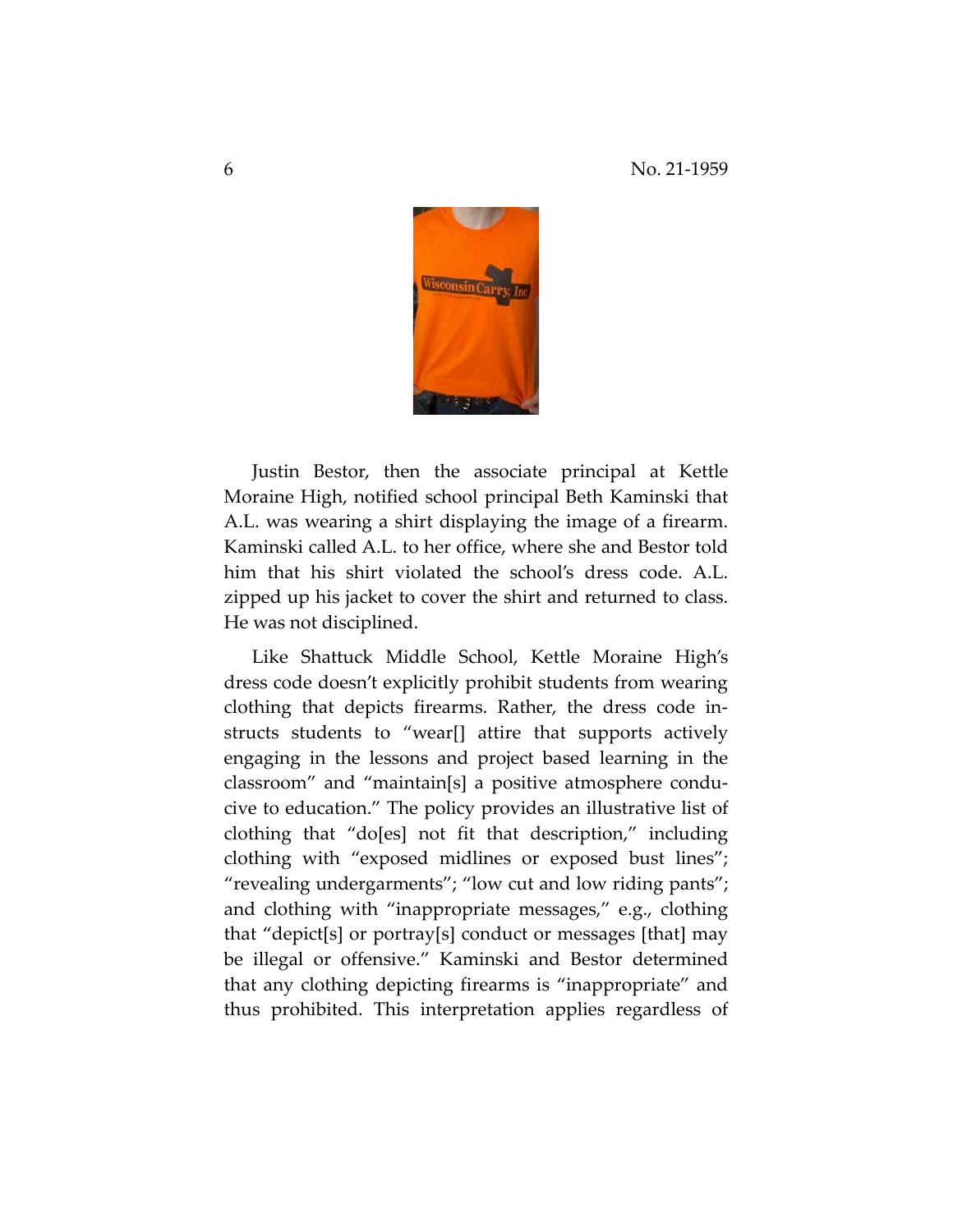whether the message on the clothing suggests support for or opposition to the right to bear arms.

N.J. and A.L., through their parents as next friends, sued Sonnabend and Kaminski in the Eastern District of Wisconsin seeking declaratory and injunctive relief enjoining the enforcement of the policies barring clothing that depicts firearms.<sup>1</sup> The suits are separate, but the students are represented by the same attorney. The complaints, which allege First Amendment violations and are nearly identical, were filed on February 13 and 20, respectively—which is to say, within 24 hours of each of the events we've just described. Although the captions state that Sonnabend and Kaminski are sued in their official *and* individual capacities, the complaints expressly state—in the first paragraphs—that the plaintiffs are "not seeking monetary damages." The suits are therefore limited to official-capacity claims for prospective relief.

Based on the close timing and the striking similarity of the complaints, Sonnabend and Kaminski—who, like the students, are represented by the same lawyer—moved to consolidate the cases. The district court granted the motion. In the meantime, the COVID-19 pandemic arrived, and the schools shifted to remote learning.

Following discovery, the combined case was submitted to the court on cross-motions for summary judgment. Briefing was completed in February 2021. By then N.J. was in eighth grade and A.L. was a junior, the COVID-19 pandemic was

<span id="page-6-0"></span><sup>&</sup>lt;sup>1</sup> Two other students at Kettle Moraine High School were named as additional plaintiffs in A.L.'s lawsuit, but they withdrew from the case soon after it was filed.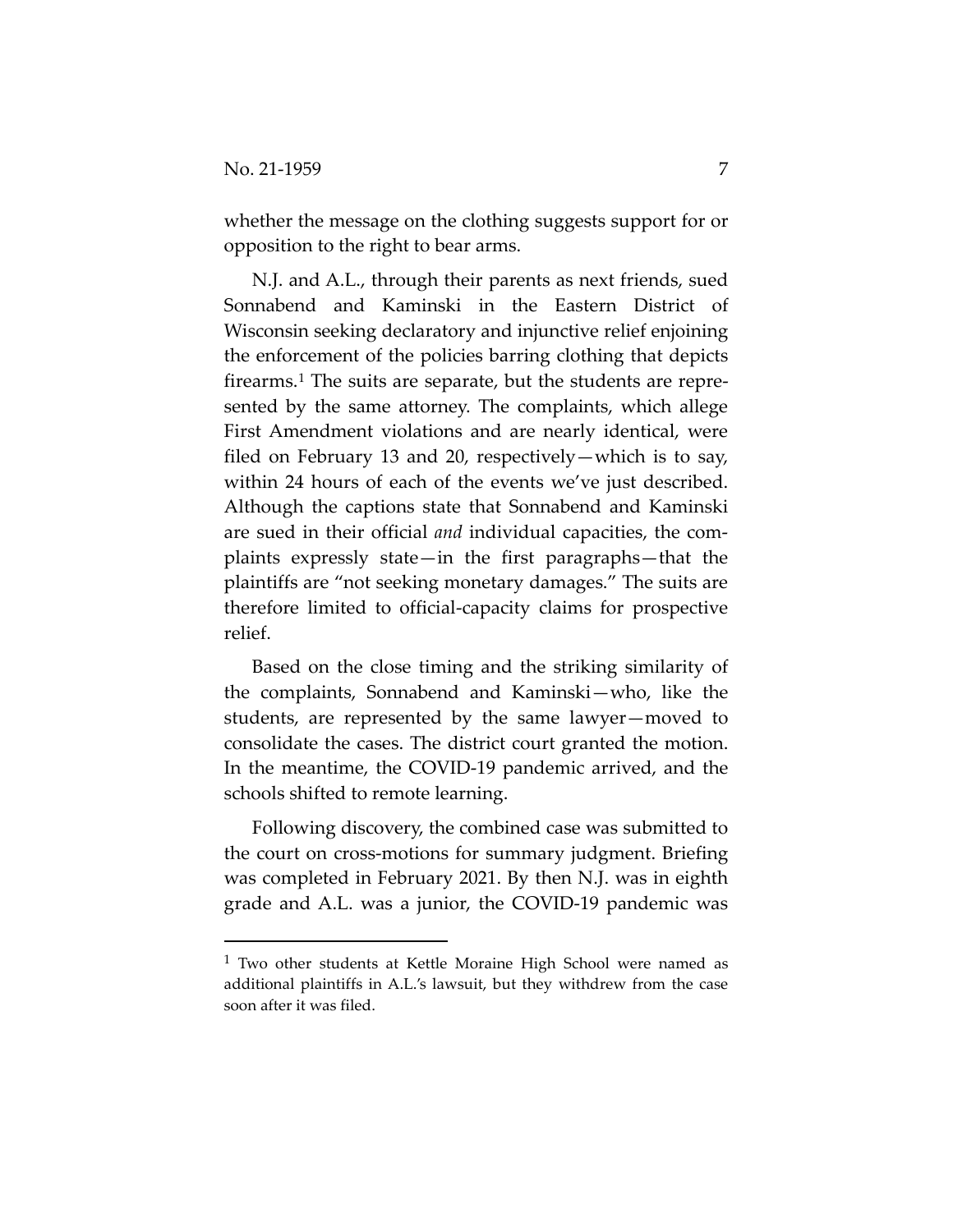almost a year old, and the schools had reopened for inperson learning. But A.L. continued to take classes from home because he objected to the school district's mask requirement.

In support of their motion, Sonnabend and Kaminski attested that the alarming increase in school shootings in recent years had amplified school-security concerns among faculty, parents, and students. Their declarations are highly generalized on this point, but both administrators specifically mentioned an incident at Waukesha South High School in December 2019 in which a school resource officer shot and wounded a student who brought a handgun to school. Waukesha South is about 10 miles from Kettle Moraine High. Sonnabend also cited an incident at Oshkosh West High School in December 2019 in which a school resource officer shot and wounded a student who stabbed him during an altercation. Oshkosh West is about 10 miles from Shattuck Middle School.

Sonnabend also explained that N.J. was placed in a special program for "at risk" students based on his history of behavior problems; for support he submitted N.J.'s disciplinary record. Sonnabend stated very generally that students were "uncomfortable, felt anxious, and did not feel safe when N.J. wore shirts with images of guns in their presence in class." Nothing in the record suggests that A.L. had similar disciplinary issues, although Kaminski mentioned in her declaration that A.L. "wore a confederate flag hat to school on previous occasions." She added that the high school "has also experienced racial tension over the 2019– 2020 school year."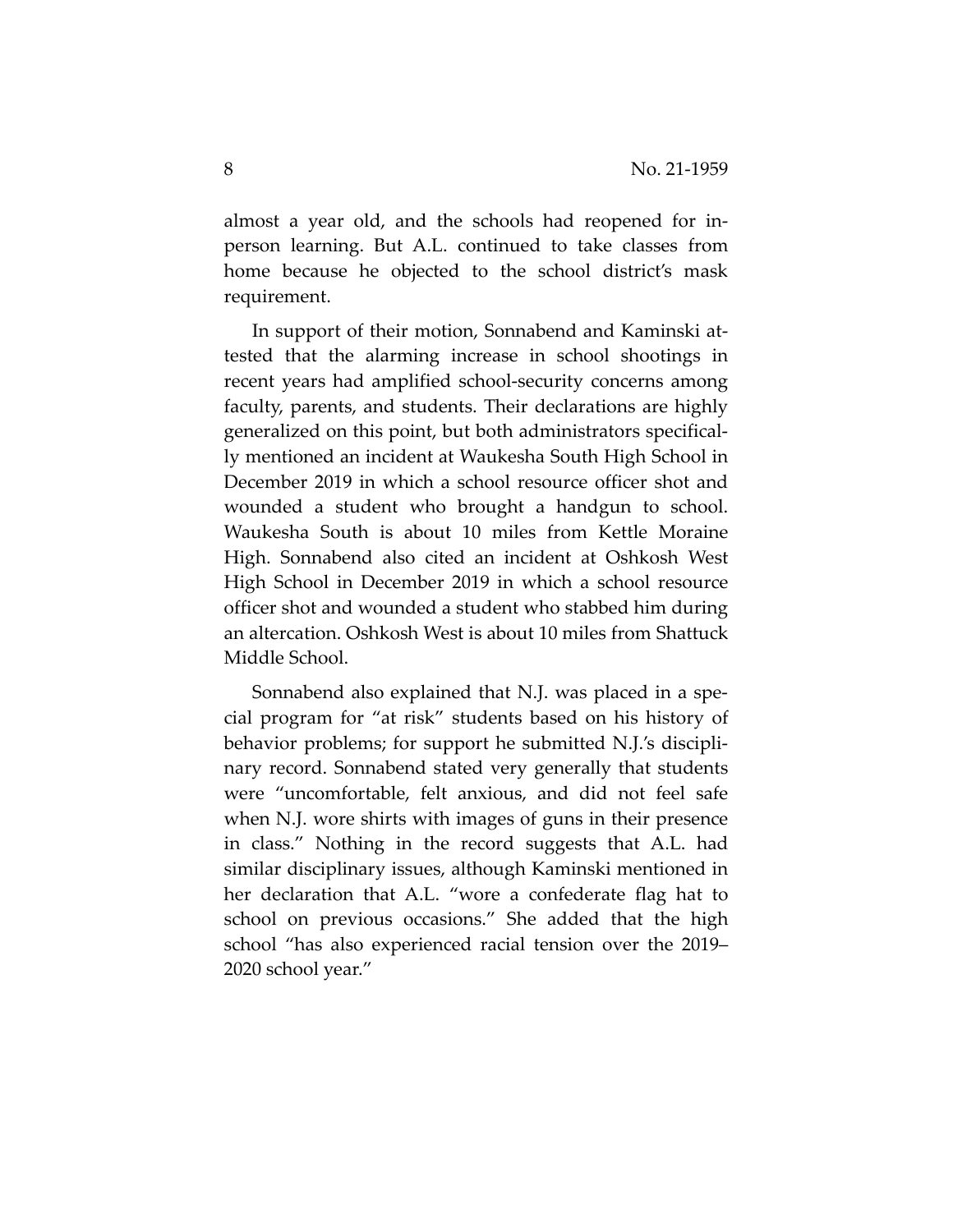Finally, the administrators submitted a report from a proposed expert witness: Brad J. Bushman, a professor of communication at The Ohio State University. Professor Bushman holds a Ph.D. in social and personality psychology and studies human aggression and violence. In his report, the substantive portion of which is quite brief, he describes something called the "weapons effect"—a theory that viewing an image of a gun can have the effect of "priming or activating aggressive thoughts in memory" and that "[p]eople who are thinking aggressive thoughts are more likely to behave aggressively." The plaintiffs challenged the admissibility of Professor Bushman's report under Rule 702 of the Federal Rules of Evidence and *Daubert v. Merrell Dow Pharmaceuticals, Inc.*, 509 U.S. 579 (1993). They did not dispute his professional qualifications; they challenged the reliability of his methodology, asserting that the "weapons effect" theory has been the subject of scholarly criticism.

The judge ruled in favor of Sonnabend and Kaminski. He first addressed whether A.L.'s status as an at-home learner mooted his claim. The judge concluded that it did not. Although A.L. was not at that time attending school in person, he could return to in-person learning whenever he wished. Next, the judge turned to the threshold question whether wearing a T-shirt with an image of a firearm and words conveying support for the right to bear arms is a form of expression protected by the First Amendment. Sonnabend and Kaminski argued that it was not, but the judge disagreed. The T-shirts, he explained, expressed a "positive attitude toward firearms and the right to possess them."

Moving on, the judge declined to apply the standard articulated in *Tinker* for evaluating restrictions on student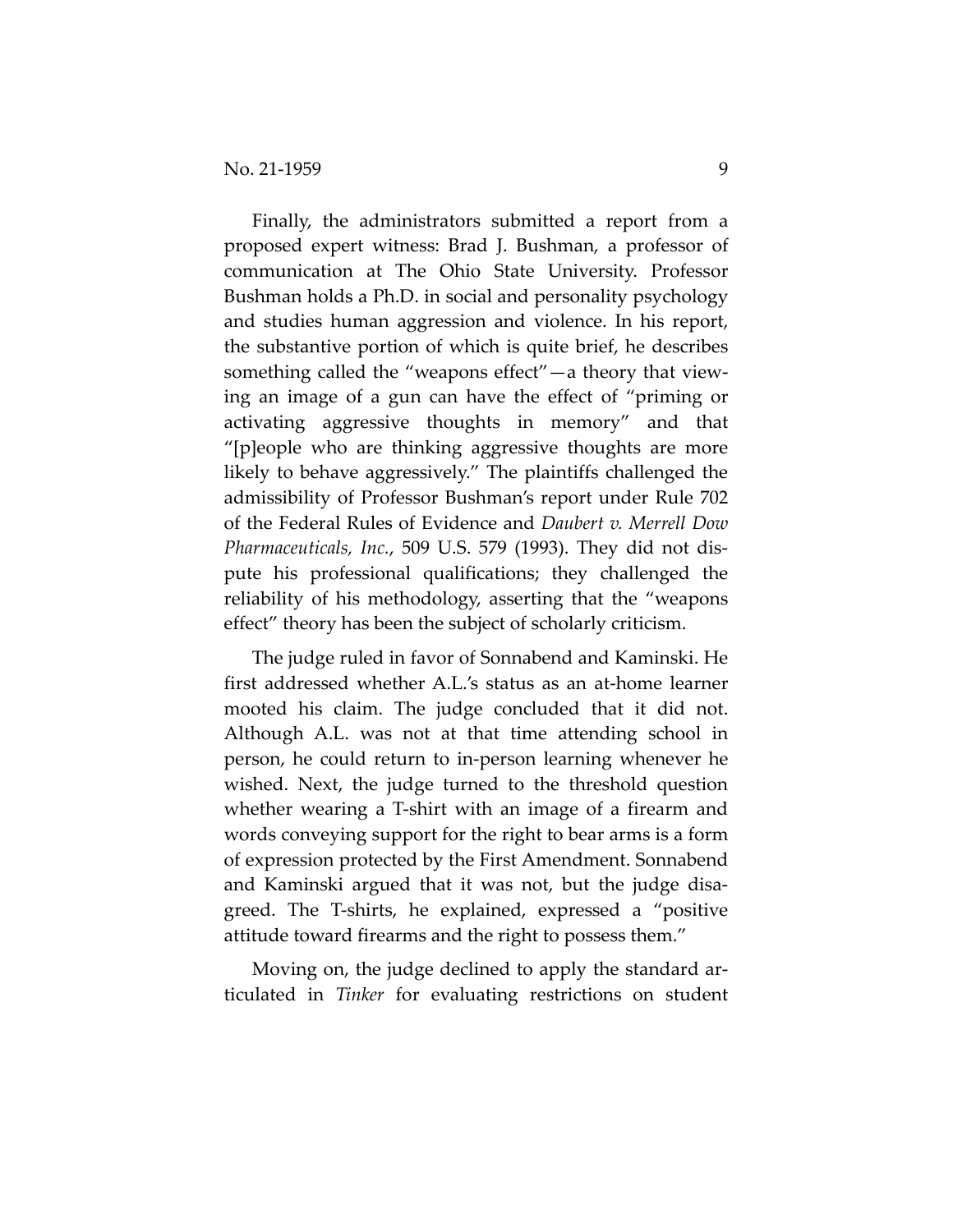speech. Instead, he looked to *Muller ex rel. Muller v. Jefferson Lighthouse School*, 98 F.3d 1530 (7th Cir. 1996), and *Hazelwood School District v. Kuhlmeier*, 484 U.S. 260 (1988), two speechforum cases arising in the school setting. Applying the legal standard for evaluating speech restrictions in a nonpublic forum, the judge upheld the administrators' actions as both viewpoint neutral and reasonably related to the legitimate pedagogical concerns of reducing student anxiety and preventing the aggression that results from seeing an image of a firearm. On the latter point, and over the plaintiffs' objection, the judge admitted the proffered expert report from Professor Bushman describing the "weapons effect."[2](#page-9-0) 

### **II. Discussion**

We review the district court's summary-judgment order de novo. *James v. Hale*, 959 F.3d 307, 314 (7th Cir. 2020). Where, as here, the case comes to us from a decision on cross-motions for summary judgment, we review the evidence and draw all reasonable inferences "in favor of the party against whom the motion under consideration [was] made." *Dunnet Bay Constr. Co. v. Borggren*, 799 F.3d 676, 688 (7th Cir. 2015).

## **A. Jurisdictional and Procedural Issues**

We begin with some jurisdictional and procedural issues, the resolution of which will narrow this dispute. As we've noted, the plaintiffs raise only official-capacity claims against the school administrators. The suits seek prospective relief blocking the enforcement of the school policies barring

<span id="page-9-0"></span><sup>2</sup> The plaintiffs do not challenge this ruling.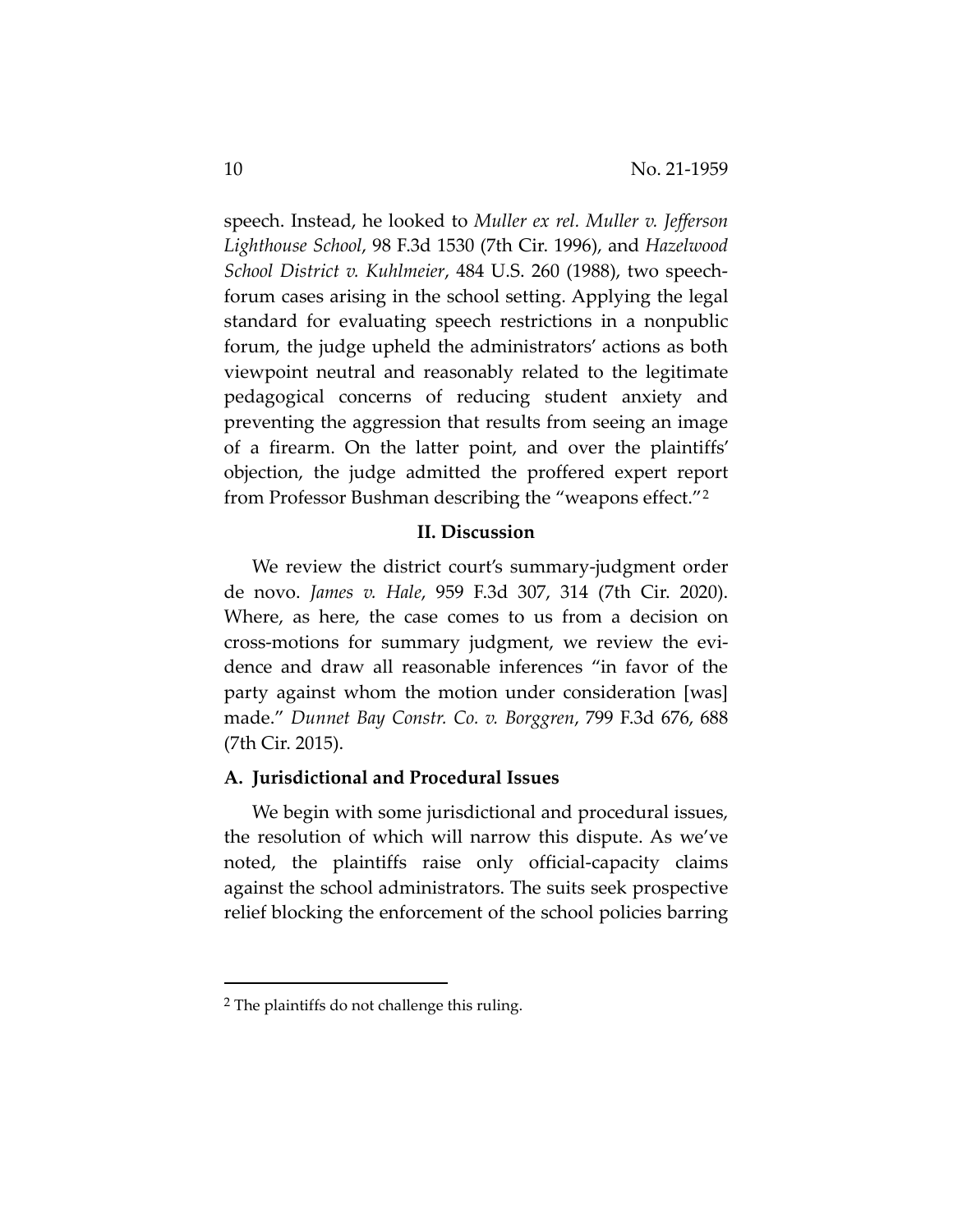clothing that depicts firearms; both complaints expressly disclaim any request for damages.

This limited request for relief affects Kaminski's status as a defendant and N.J.'s status as a plaintiff. Shortly after we heard oral argument, Kaminski's attorney notified us that she is no longer the principal of Kettle Moraine High School and that Bestor succeeded her in that office. Because A.L.'s suit raises only an official-capacity claim for prospective relief, Kaminski drops out of the case and Bestor is substituted as the defendant pursuant to Rule 43(c)(2) of the Federal Rules of Appellate Procedure.

Additionally, we noted at oral argument that N.J.'s eighth-grade year ended soon after the district court entered judgment and he (presumably) had since moved on to high school. If he is now in high school, as we assumed, then he is no longer subject to the middle school's dress code or Sonnabend's enforcement of it. So we questioned the attorneys about mootness. Our inquiry seemed to come as a surprise to counsel for both sides, so we ordered supplemental briefs on the subject. Those briefs confirm that N.J. completed eighth grade and no longer attends Shattuck Middle School. Indeed, he has been a student at Neenah High School for the entire pendency of this appeal. That development clearly moots his case.

Article III of the Constitution limits the jurisdiction of the federal courts to "Cases" and "Controversies," U.S. CONST. art. III, § 2, a limitation that "subsists through all stages of federal judicial proceedings, trial and appellate," *Chafin v. Chafin*, 568 U.S. 165, 172 (2013) (quotation marks omitted). "[A]n actual controversy must exist not only at the time the complaint is filed, but through all stages of the litigation."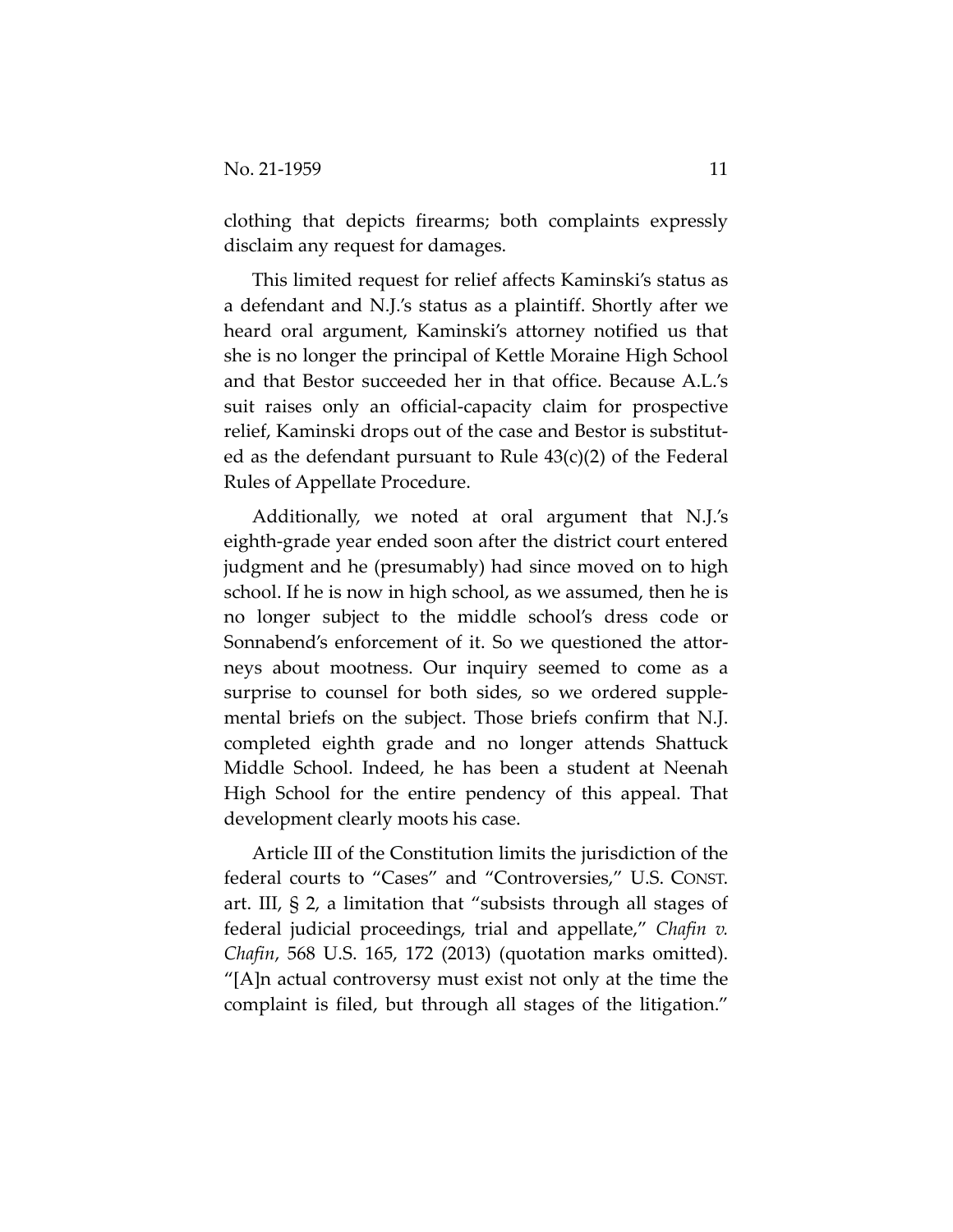*Speech First, Inc. v. Killeen*, 968 F.3d 628, 645 (7th Cir. 2020) (quoting *Ozinga v. Price*, 855 F.3d 730, 734 (7th Cir. 2017)). A federal court has no authority to give advisory opinions or decide questions that cannot affect the rights of the parties. *Chafin*, 568 U.S. at 172. "There is thus no case or controversy, and a suit becomes moot, when the issues presented are no longer 'live' or the parties lack a legally cognizable interest in the outcome." *Id.* (quotation marks omitted). If the court's decision "can no longer affect the rights of litigants in the case before it," then the case is moot. *St. John's United Church of Christ v. City of Chicago*, 502 F.3d 616, 626 (7th Cir. 2007).

Because N.J. now attends Neenah High School and is no longer subject to Sonnabend's enforcement of the middle school's dress code, a decision in his favor can bring no effectual relief. His case is moot.

The parties resist this conclusion in their supplemental briefs. N.J.'s attorney maintains that the suit is functionally against the Neenah School District, which (he says) is broadly responsible for the middle school's dress code and its enforcement. Because Neenah High School is in the Neenah School District, he argues that N.J.'s suit remains live. Curiously, Sonnabend's attorney agrees. He asserts without evidence that the high school has the same dress code as the middle school.

But N.J. did not sue the Neenah School District or any official with responsibility for enforcing the high school's policies. Nor is there any evidence in the record about the content of the high school's dress code or how school officials interpret and apply it. Because N.J. no longer has a stake in the interpretation and enforcement of the middle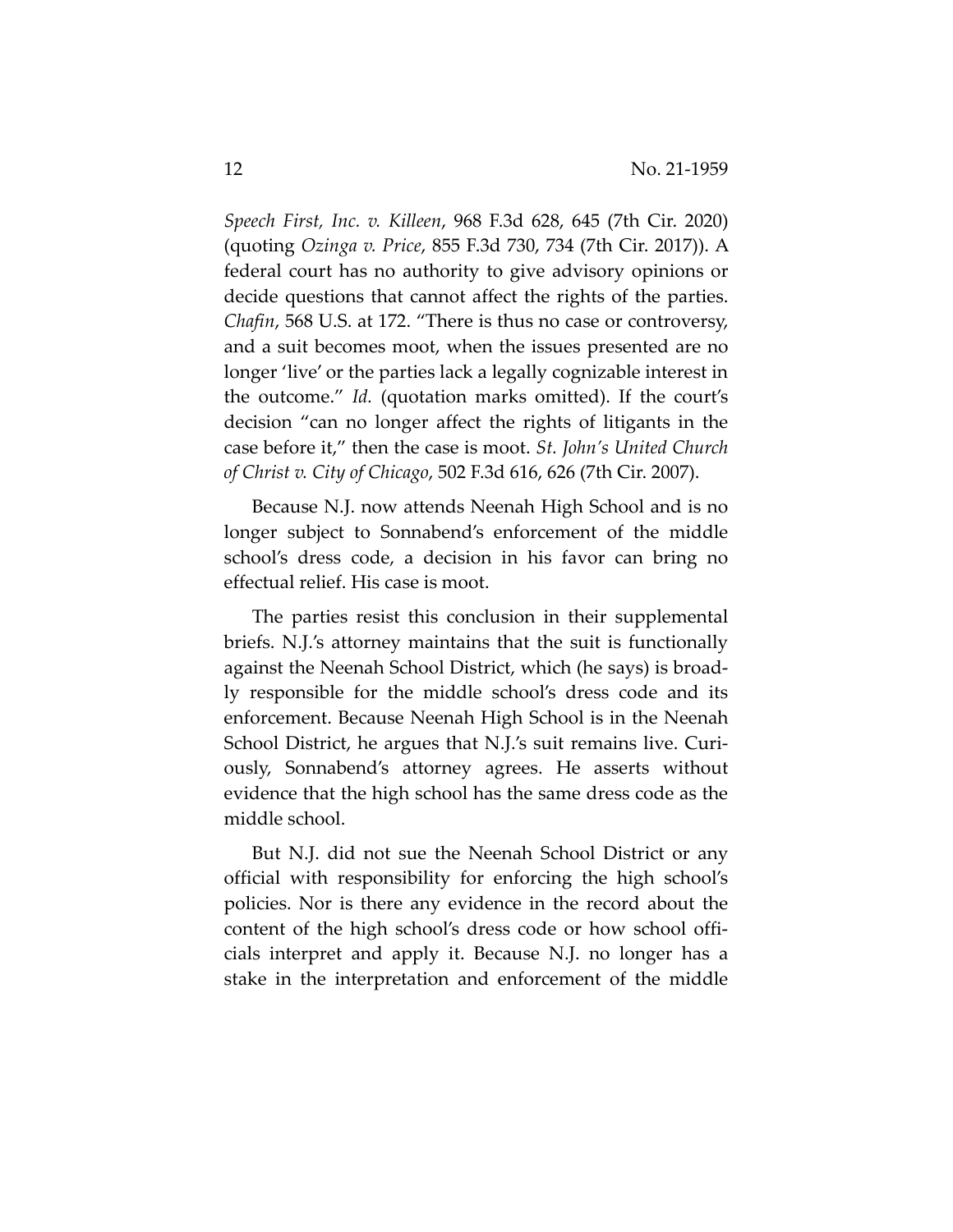school's dress code, his case is moot and must be dismissed for lack of jurisdiction.

A.L.'s claim, however, is not moot. Although he was taking classes remotely while his case was in the district court, the judge correctly concluded that he continued to have a legally cognizable interest in the outcome of the litigation because he could return to in-person classes at any time. Moreover, the parties have given us updated information about A.L.'s current attendance status. Masks are now optional at Kettle Moraine High. The school board lifted the mask mandate soon after the judge entered summary judgment.[3](#page-12-0) Since then, A.L. has been attending classes in person, as the parties confirmed in their supplemental briefs. The dispute about his Wisconsin Carry T-shirt remains live.

## **B. A.L.'s First Amendment Claim**

We proceed, then, to the merits of A.L.'s First Amendment claim. As an initial matter, Bestor—now substituted as the defendant—insists that A.L.'s case does not implicate constitutionally protected speech at all. The judge was right to reject this contention, which mistakenly treats A.L.'s claim as if it rested on *conduct* rather than *expression*. It's true that certain forms of expressive *conduct* are entitled to constitutional protection only if the conduct is "'*inherently* expressive'" and "comprehensively communicate[s] its own message without additional speech." *Tagami v. City of* 

<span id="page-12-0"></span><sup>3</sup> *See* Stephen Plum, *Updated Letter: Board Votes to Make Masks Recommended Starting May 24*, KETTLE MORAINE SCH. DIST. (May 19, 2021), https://www.kmsd.edu/site/default.aspx?PageType=3&DomainID=15&M oduleInstanceID=21&ViewID=6446EE88-D30C-497E-9316-3F8874B3E108 &RenderLoc=0&FlexDataID=8276&PageID=23.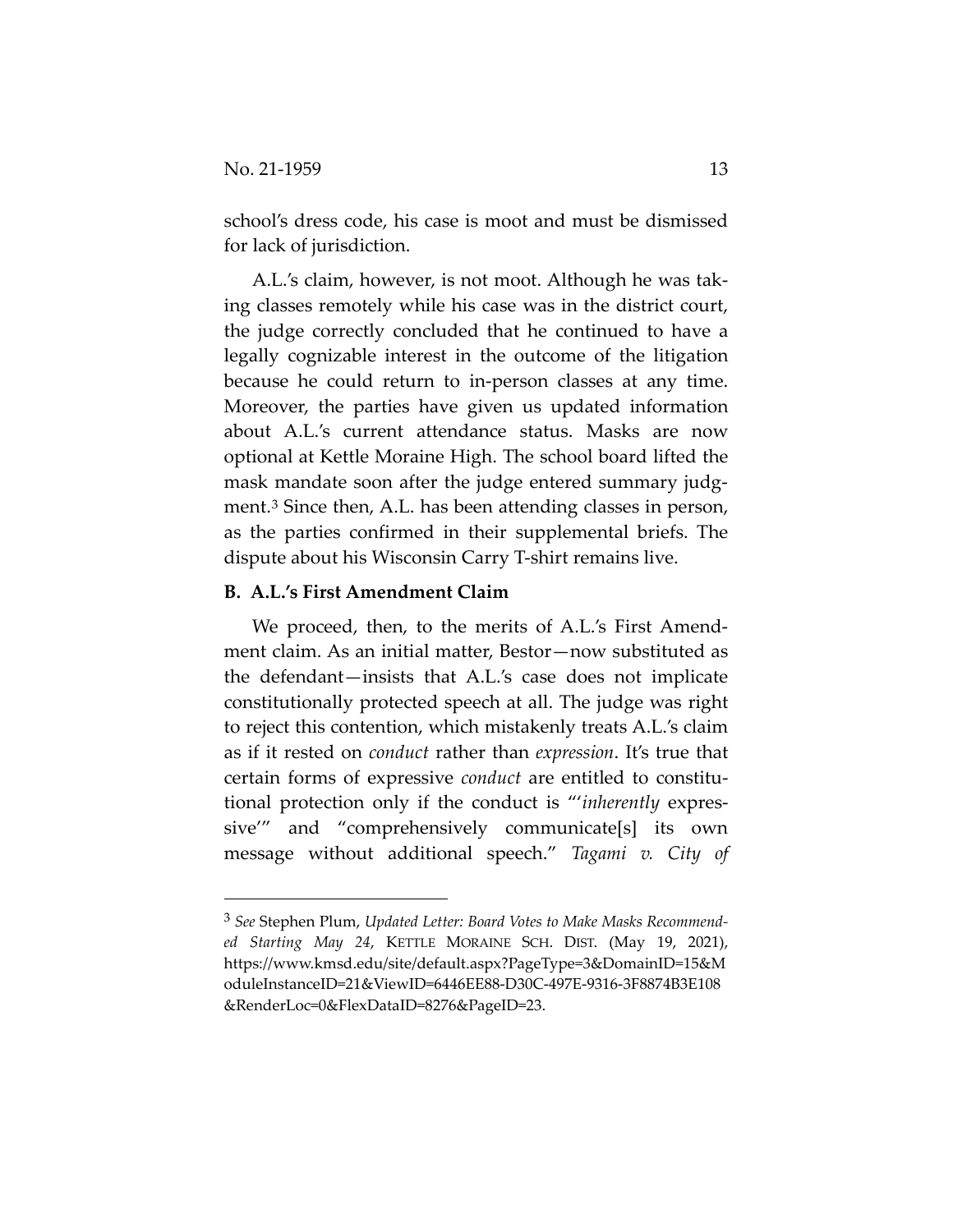*Chicago*, 875 F.3d 375, 378 (7th Cir. 2017) (quoting *Rumsfeld v. F. for Acad. & Inst'al Rts., Inc.*, 547 U.S. 47, 66 (2006)). But that standard doesn't apply here. This case isn't about expressive *conduct*; it's about speech.

Although "clothing as such" is not normally classified as constitutionally protected expression, "there can be speech printed on clothing … that convey[s] a political or other message." *Brandt v. Bd. of Educ.*, 480 F.3d 460, 465 (7th Cir. 2007). A.L.'s T-shirt fits the bill. The front of the shirt is imprinted with the logo of Wisconsin Carry, Inc., a gunrights group. As the organization's name and the logo's image of a handgun imply, Wisconsin Carry endorses and advocates for the right to bear firearms.<sup>[4](#page-13-0)</sup> Reinforcing this message, the back of the T-shirt contains the text of the provision in the Wisconsin Constitution securing the right to keep and bear arms in state law. *See* WIS. CONST. art. I, § 25. A.L.'s T-shirt, through its text and the image of a handgun, conveys a political message—a positive opinion of firearms and support for the right to bear them. The shirt qualifies as a form of protected expression.

One final threshold matter warrants clarification before we reach the substance of A.L.'s claim. As we've explained, the dress code at Kettle Moraine High does not, on its face, prohibit clothing depicting firearms. When we asked at oral argument whether A.L. was raising a facial or an as-applied constitutional challenge, his counsel equivocated; he seemed to want to keep all theories on the table. Yet we see no factual or legal basis for a facial challenge in the briefing on

<span id="page-13-0"></span><sup>4</sup> *See* WIS. CARRY, INC., http://www.wisconsincarry.org/ (last visited June 15, 2022).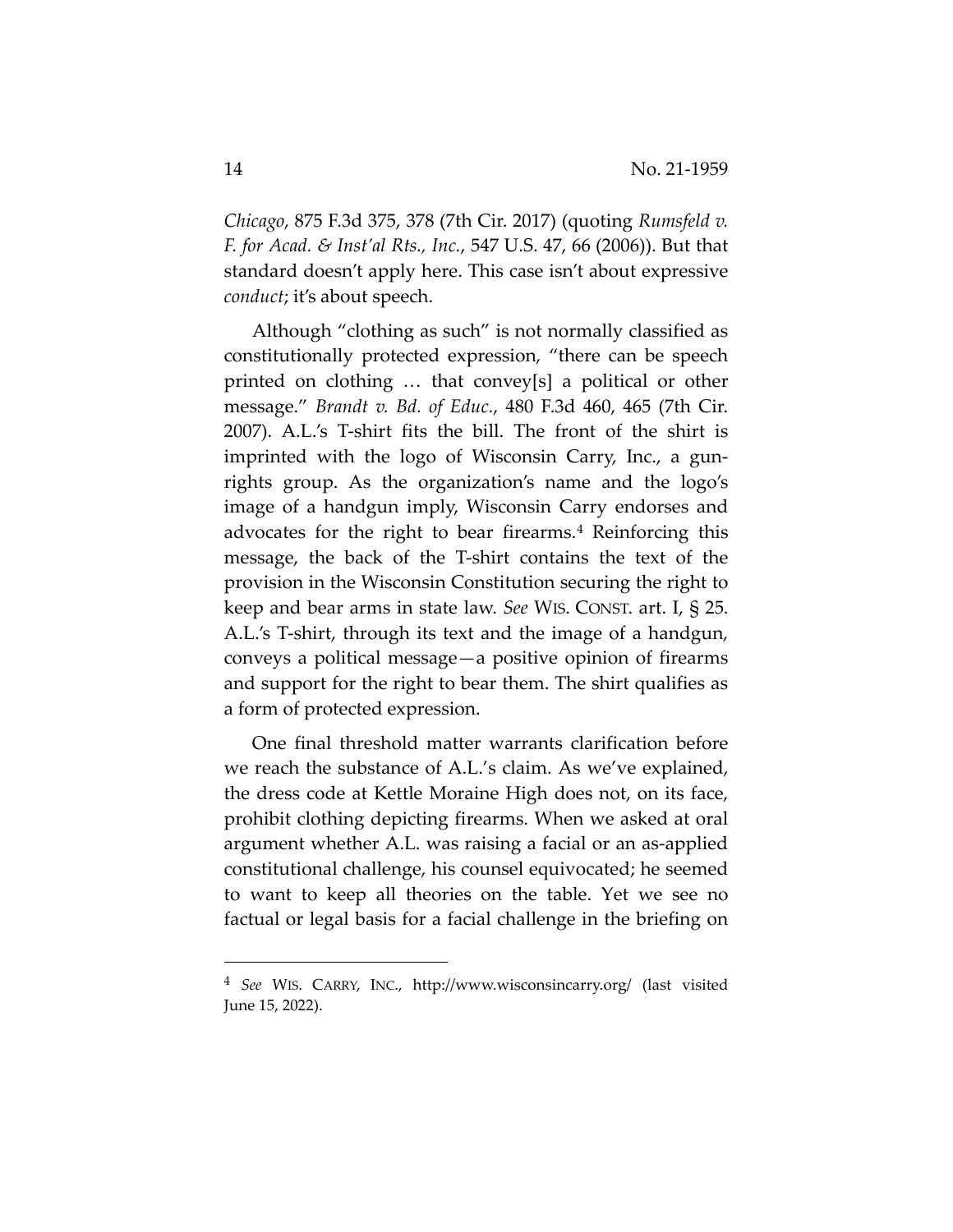appeal. The plaintiffs *did* raise an overbreadth argument in the district court, but the judge rejected it and the argument is not mentioned on appeal. What's left is a challenge to Kaminski's interpretation and application of Kettle Moraine High's dress code on these particular facts—more precisely, a challenge to her determination that all clothing depicting firearms is "inappropriate" and thus prohibited under the code. Bestor endorsed Kaminski's interpretation and was directly involved in enforcing it, so his substitution as the defendant does not leave an evidentiary gap about how *he* interprets and enforces the dress code.

With that point clarified, we come at last to the substance of A.L.'s claim. The Supreme Court's foundational studentspeech decision is *Tinker*, the seminal 1969 case involving several high-school and junior-high students who were suspended for wearing black armbands to school to express their opposition to the Vietnam War. 393 U.S. at 504. They sued school officials for violating their First Amendment rights. The Court agreed that their armband protest was protected speech and announced a legal standard for evaluating restrictions on the constitutional right of public-school students to express their opinions.

The Court began by confirming the basic principle that students do not "shed their constitutional rights to freedom of speech or expression at the schoolhouse gate." *Id.* at 506. Absent a "specific showing of constitutionally valid reasons to regulate their speech, students are entitled to freedom of expression of their views." *Id.* at 511. But the speech rights of students do not mirror those of adults. The Court explained that student-speech claims must be evaluated "in light of the special characteristics of the school environment." *Id.* at 506.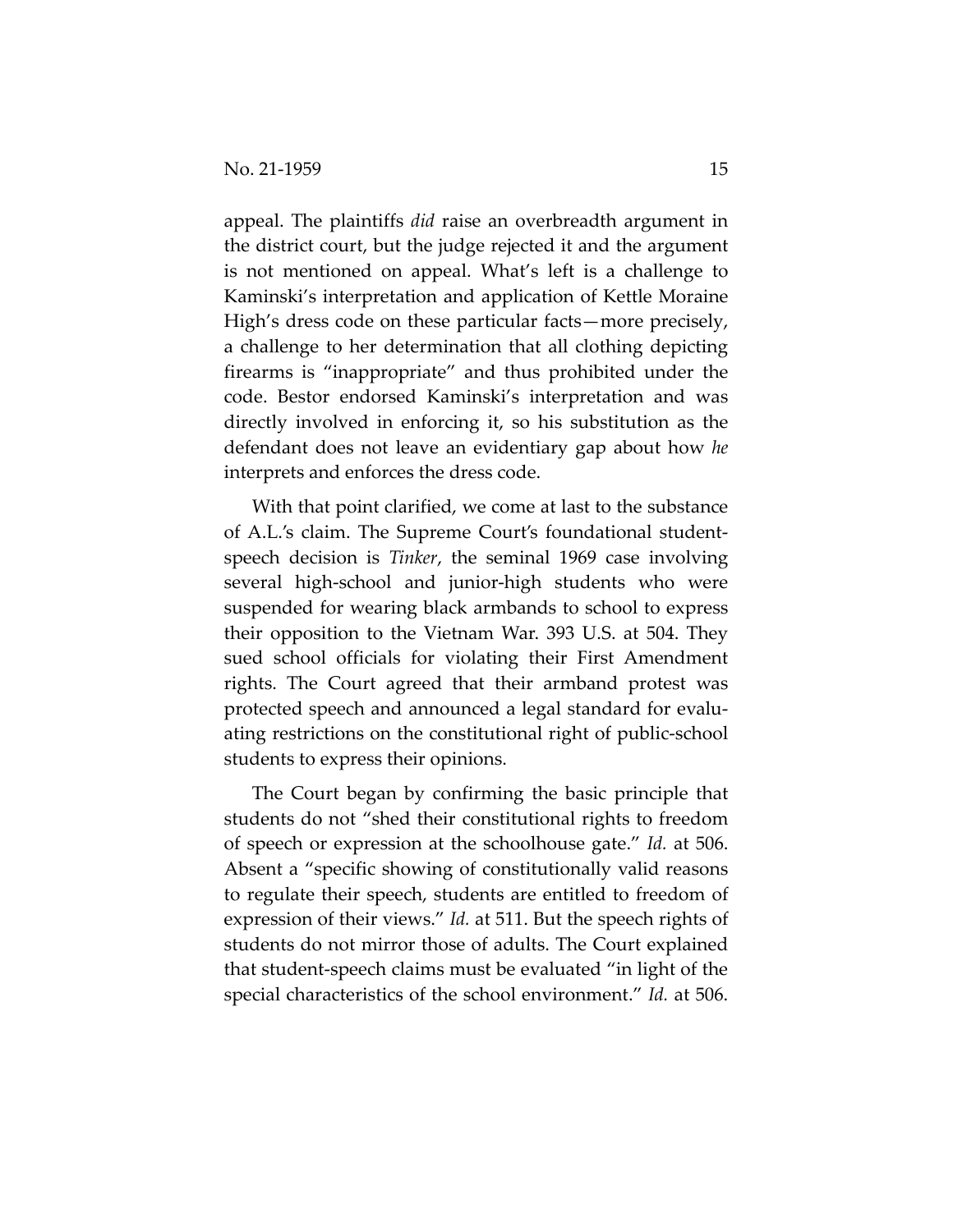Those special characteristics include "the comprehensive authority of the States and of school officials, consistent with fundamental constitutional safeguards, to prescribe and control conduct in the schools." *Id.* at 507. Balancing the speech rights of students with the need for school officials to set standards for student conduct, the Court held that restrictions on student speech are constitutionally justified if school authorities reasonably forecast that the speech in question "would materially and substantially disrupt the work and discipline of the school" or invade the rights of others. *Id.* at 513.

The "substantial disruption" standard announced in *Tinker* requires "more than a mere desire to avoid the discomfort and unpleasantness that always accompany an unpopular viewpoint." *Id.* at 509. An "undifferentiated fear or apprehension of disturbance is not enough to overcome the right to freedom of expression." *Id.* at 508. The armbandwearing students had been punished for "a silent, passive expression of opinion, unaccompanied by any disorder or disturbance," or any "interference, actual or nascent," with the school's work or "the rights of other students." *Id.* The record contained no facts that "might reasonably have led school authorities to forecast substantial disruption of or material interference with school activities, and no disturbances or disorders on the school premises in fact occurred." *Id.* at 514. Under these circumstances, the Court held that suppressing the students' speech violated their rights under the First Amendment. *Id.*

Since *Tinker* the Court has identified "three specific categories of student speech that schools may regulate" regardless of whether the circumstances satisfy *Tinker*'s "substantial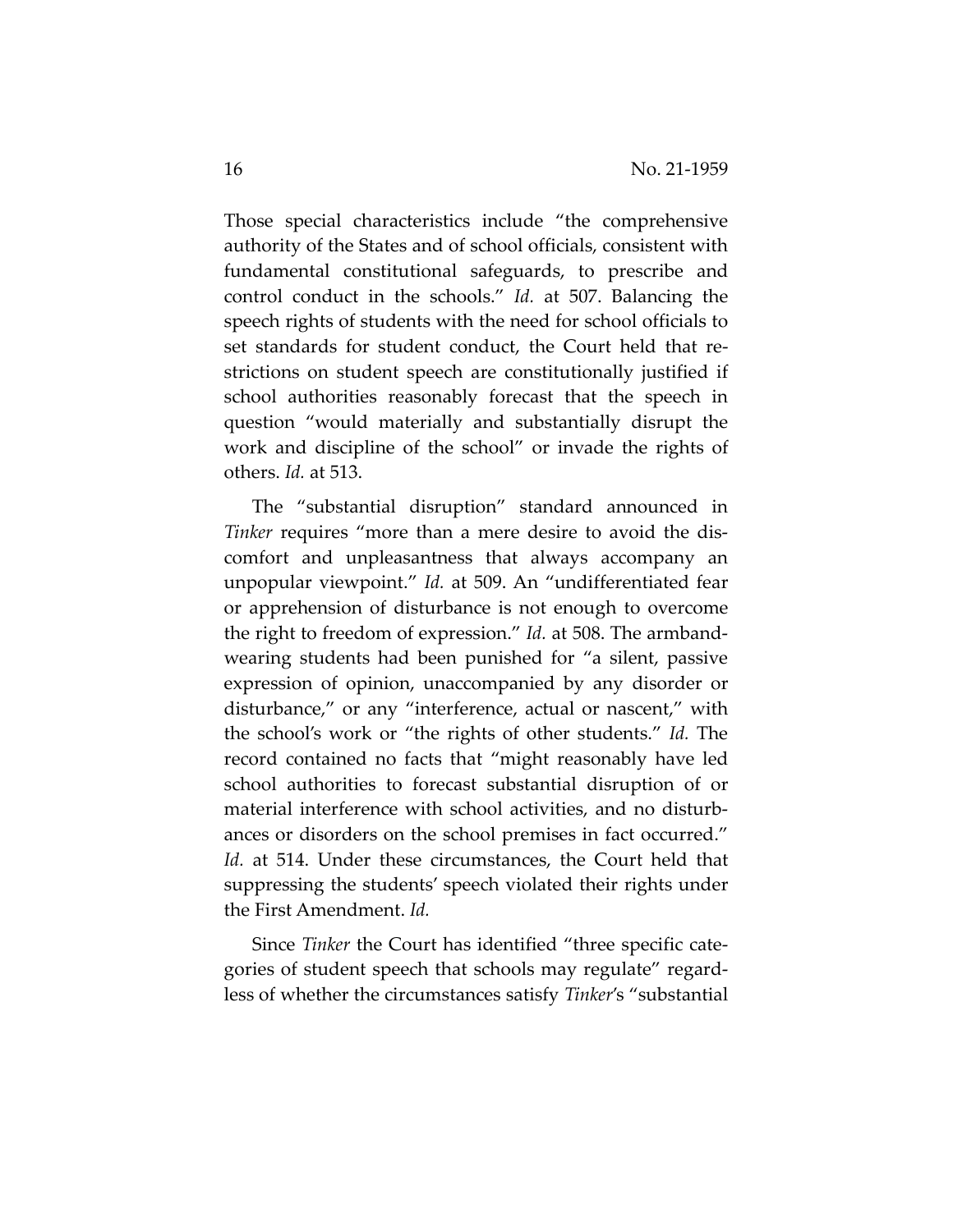disruption" standard. *Mahanoy Area Sch. Dist. v. B.L. ex rel. Levy*, 141 S. Ct. 2038, 2045 (2021). The first and perhaps most obvious category is "indecent[,] … vulgar[,] and lewd speech." *Bethel Sch. Dist. No. 403 v. Fraser*, 478 U.S. 675, 685 (1986). *Fraser* concerned a high-school student who was suspended for delivering a "sexually explicit monologue" to an "unsuspecting audience of teenage students" at a school assembly. *Id.* The Court held that school officials acted well within their broad authority, recognized in *Tinker*, to discipline the student for his lewd speech because it was "wholly inconsistent with the fundamental values of public school education." *Id.* at 685–86 (quotation marks omitted). The Court did not apply *Tinker*'s "substantial disruption" standard to this category of student speech. It was enough that allowing the student's sexually explicit speech to go unpunished "would undermine the school's basic educational mission." *Id.* at 685.

Second, the Court has held that school officials may regulate student speech "that can reasonably be regarded as encouraging illegal drug use." *Morse v. Frederick*, 551 U.S. 393, 397 (2007). *Morse* involved a high-school student who was suspended for unfurling a large banner bearing the phrase "BONG HiTS 4 JESUS" at a school-sponsored event in front of the school. *Id.* The banner's meaning was "cryptic," *id.* at 401, but school officials reasonably concluded that it promoted illegal drug use, *id.* at 410. The Court held that "[t]he First Amendment does not require schools to tolerate at school events student expression that contributes to [the] dangers" of illegal drug use. *Id.* Again, the Court did not apply the test announced in *Tinker*. The upshot is that school officials may regulate this category of student speech without regard to *Tinker*'s substantial-disruption standard.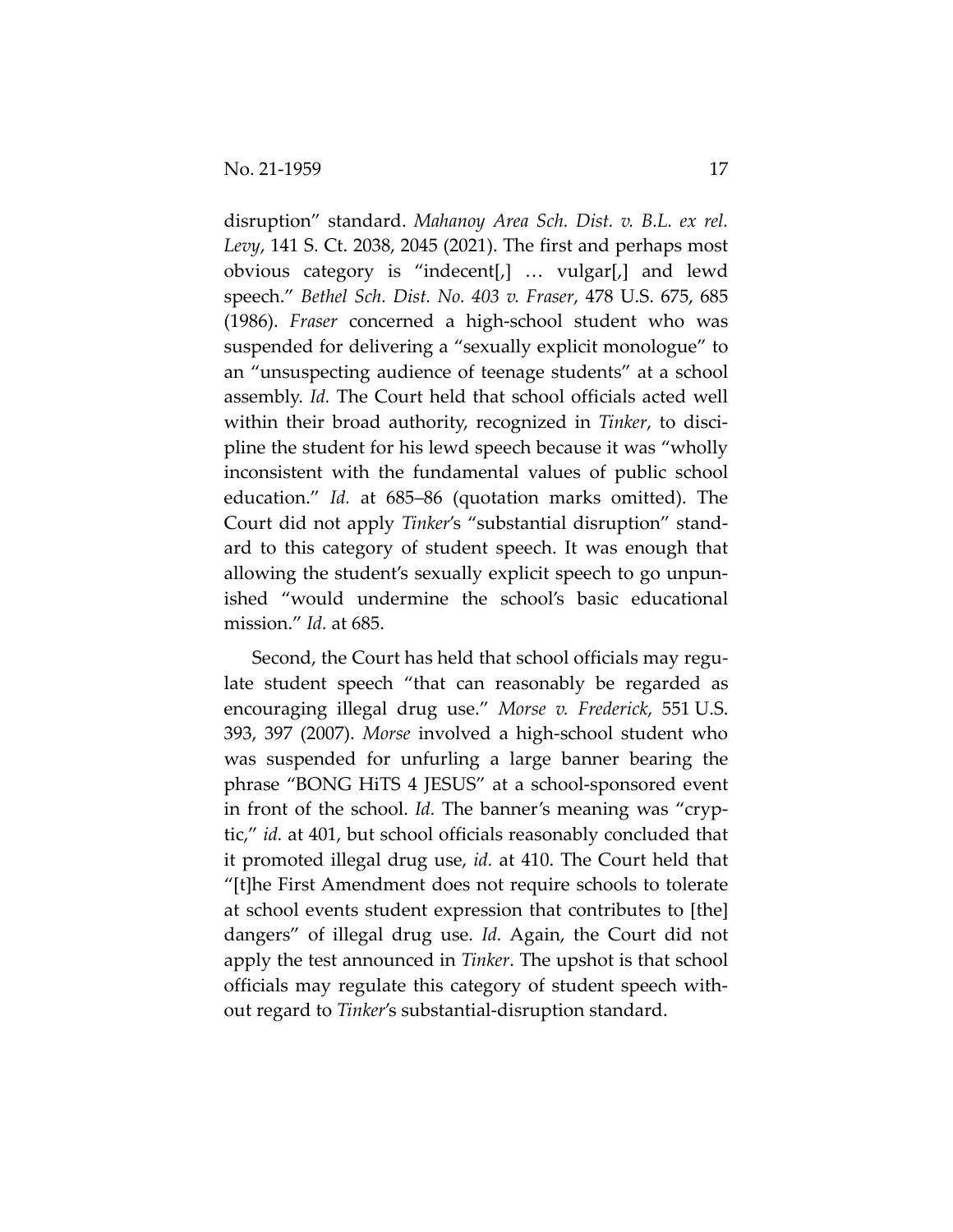The third category is student expression that others "might reasonably perceive to bear the imprimatur of the school." *Hazelwood Sch. Dist. v. Kuhlmeier*, 484 U.S. 260, 271 (1988). *Kuhlmeier* concerned the authority of school officials to maintain editorial control over the content of a highschool student newspaper. The newspaper was sponsored, supported, and supervised by the school, and a faculty member directed and reviewed the work of the student journalists. Under these circumstances, the editorial content of the newspaper—although student written—carried the imprimatur of the school. The issue, then, was not the same as in *Tinker*: the question was not whether the school must *tolerate* particular student speech but whether it must *affirmatively promote* particular student speech. *Id.* at 270–71. In other words, the Court had to decide "when a school may refuse to lend its name and resources to the dissemination of student expression." *Id.* at 272–73. The *Tinker* standard was a poor fit.

The Court instead applied its First Amendment forum doctrine, concluding that the school-sponsored newspaper was a nonpublic forum. *Id.* at 267–70. As such, school officials were entitled to regulate its contents "in any reasonable manner." *Id.* at 270. Adapting this standard to the publiceducation setting, the Court held that school officials may "exercis[e] editorial control over the style and content of student speech in school-sponsored expressive activities so long as their actions are reasonably related to legitimate pedagogical concerns." *Id.* at 273.

Tracing these key student-speech precedents brings into sharper focus the core doctrinal question in this case: Does A.L.'s claim fall within any of the three categories of cases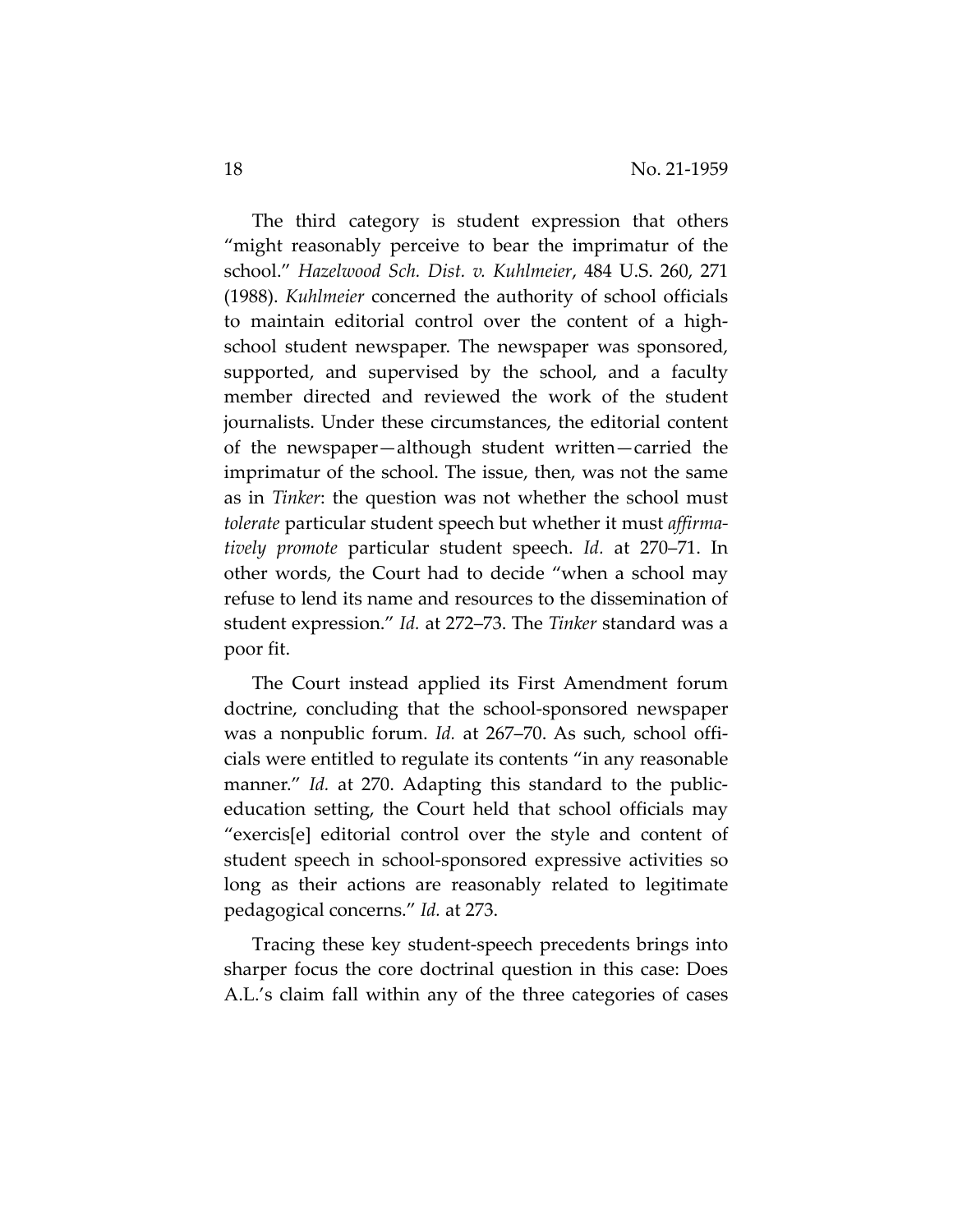that may be resolved without regard to *Tinker*'s substantialdisruption standard? The answer is "no." A.L.'s Wisconsin Carry T-shirt isn't like the lewd sexual speech at issue in *Fraser*. Nor is it analogous to the student's banner in *Frederick*, which was reasonably understood to promote illegal drug use, or the school-sponsored student newspaper in *Kuhlmeier*. The default rule is the one announced in *Tinker*.

The judge expressly declined to apply *Tinker*, opting instead to analyze this case under our decision in *Muller*. That was a mistake, but perhaps an understandable one. *Muller* involved a fourth-grade student who was denied permission from the school principal to disseminate fliers at school inviting classmates to attend a Bible study at his church. 98 F.3d at 1532–33. The case produced a fractured decision. Judge Manion, writing for himself, traced the evolution of the Supreme Court's student-speech cases—from *Tinker* to *Kuhlmeier*—and suggested that the speech rights of elementary-school students might not enjoy much protection at all. *Id.* at 1535–39 (opinion of Manion, J.). No other judge on the panel joined this part of his opinion. He ultimately settled on *Kuhlmeier* as supplying the proper framework for decision. *Id.* at 1537, 1539. After concluding that the elementary school was a nonpublic forum, he asked only whether the restriction on the student's distribution of literature was reasonable. *Id.* at 1541 ("In a nonpublic forum, only unreasonable restrictions are forbidden.").

Judge Eschbach agreed with the application of the *Kuhlmeier* standard and joined this part of Judge Manion's opinion. *Id.* at 1545 (Eschbach, J., concurring). He also joined Judge Manion's treatment of an argument about content and viewpoint discrimination. After acknowledging the general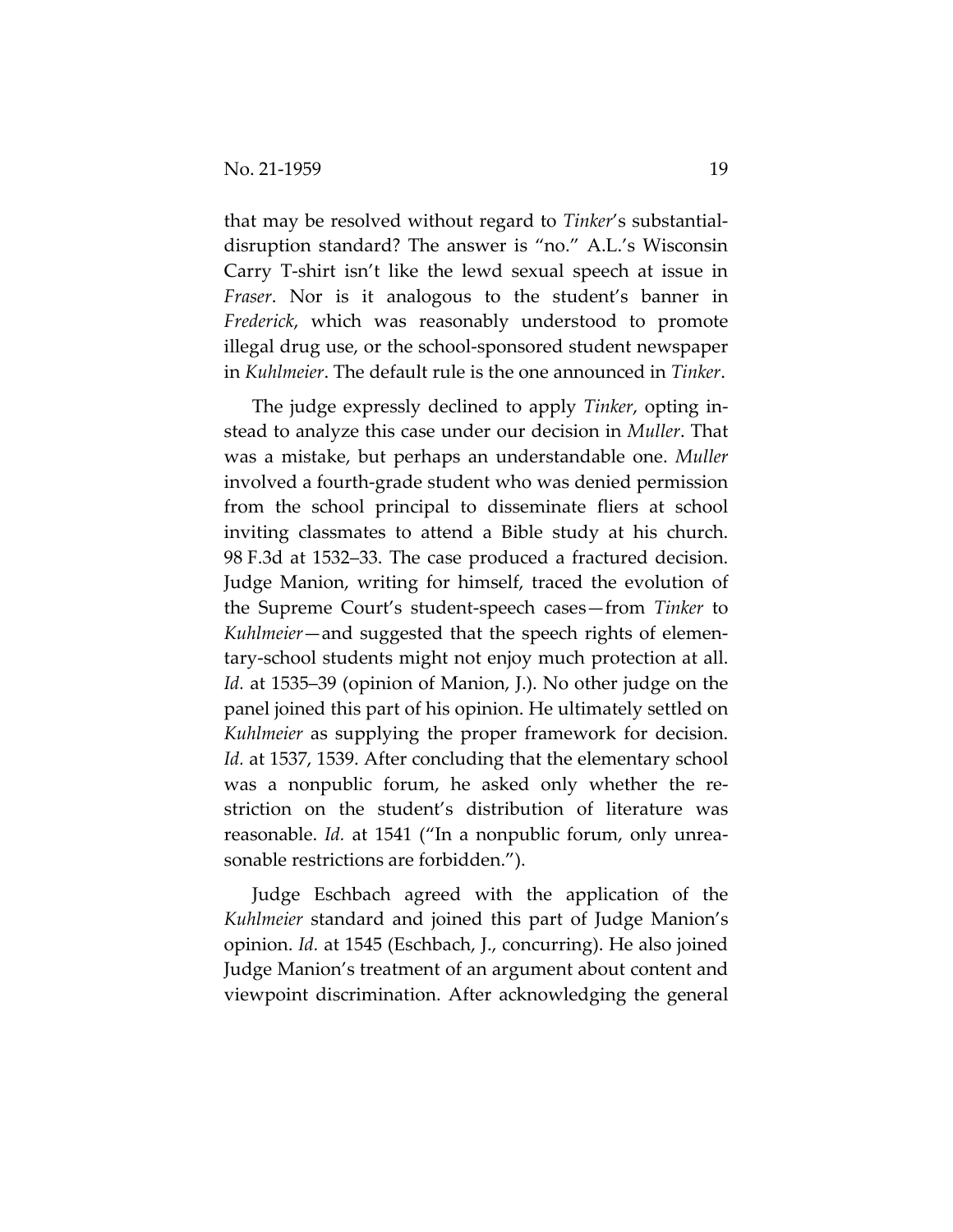rule that government officials may not restrict speech based on its content or viewpoint, the majority explained its view that the neutrality rule was incompatible with the basic role of public education. *Id.* at 1542. Summing up, the majority held that although a school "may not act unreasonably, [it] need not tolerate student expression of viewpoints [that] are fundamentally 'inconsistent with its basic educational mission.'" *Id.* (quoting *Kuhlmeier*, 484 U.S. at 266). Under the lenient "reasonableness" standard, the majority upheld the school's speech restriction. *Id.* at 1543.

Judge Rovner concurred. *Id.* at 1545–47 (Rovner, J., concurring in part and concurring in the judgment). In her view "a more searching review, akin to that applied in *Tinker*," was required. *Id.* at 1546. But she concluded that the principal's action survived review even under that "more stringent review," so she joined the majority in upholding the restriction. *Id.* at 1547.

We take no position on the outcome in *Muller*, but we think it's clear under recent Supreme Court caselaw that Judge Rovner was right and the majority's decision to apply *Kuhlmeier* was in error. As explained, the Court has recognized three categories of student speech that may be regulated without regard to the *Tinker* standard. The *Kuhlmeier*  category is plainly limited to "speech that others may reasonably perceive as 'bear[ing] the imprimatur of the school,' such as that appearing in a school-sponsored newspaper." *Mahanoy*, 141 S. Ct. at 2045 (alteration in original) (quoting *Kuhlmeier*, 484 U.S. at 271). The *Muller* majority did not apprehend this limitation; the church fliers at issue there could not reasonably be perceived as bearing the imprimatur of the school.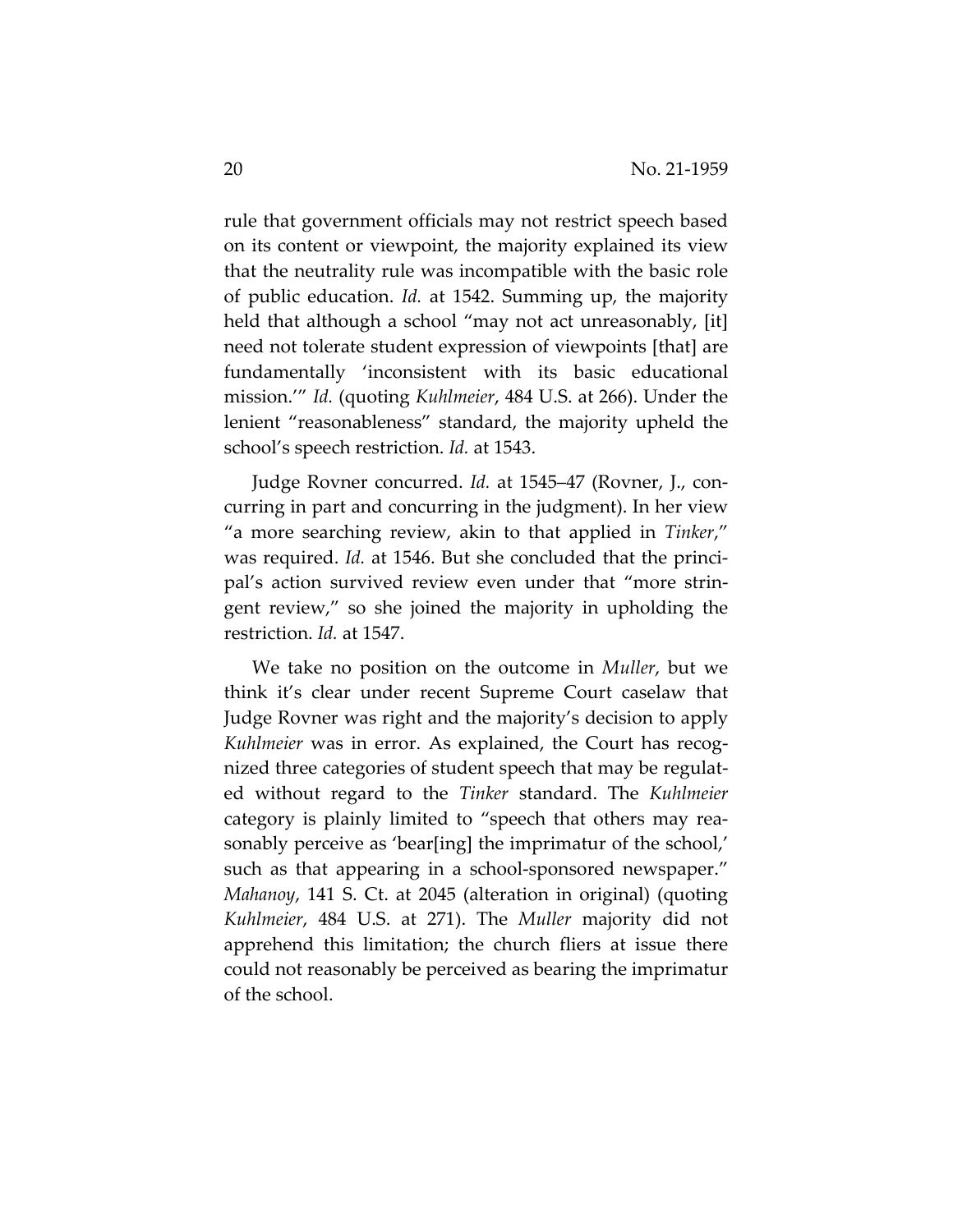We add, however, that we do not understand the list of three *Tinker-*exempt categories—most recently synthesized in *Mahanoy*—to be exclusive; other categories might emerge on new facts. It's enough for present purposes to say that nothing in *Muller* justified an expansion of the list. *Muller*, in turn, led to the judge's doctrinal misstep in this case, so clarification is warranted. Because *Muller* mistakenly applied *Kuhlmeier* and speech-forum analysis, it is overruled.[5](#page-20-0)

It follows that it was error for the judge here to apply *Muller* and *Kuhlmeier*. Unlike the high-school student newspaper in *Kuhlmeier*, nothing about A.L.'s T-shirt bears the imprimatur of his school. No observer would construe the message on his T-shirt as school-sponsored or schoolendorsed speech. Rather, A.L.'s Wisconsin Carry T-shirt is materially indistinguishable from the black armbands in *Tinker*. It's an expression of his political opinion, just like the armbands expressed the students' opposition to the Vietnam War. *Tinker* is the controlling authority.

We reached the same conclusion on similar facts in *Nuxoll ex rel. Nuxoll v. Indian Prairie School District No. 204*, 523 F.3d 668 (7th Cir. 2008), another student T-shirt case. There we considered whether a high school could prohibit a student from wearing a T-shirt with the slogan "Be Happy, Not Gay" in response to the school's "Day of Silence" celebration, which promoted tolerance of homosexuality. *Id.* at 670. The school's dress code—like Kettle Moraine High's used broad language prohibiting all "derogatory com-

<span id="page-20-0"></span><sup>5</sup> Because this opinion overrules circuit precedent, we circulated it to the active members of the court under Circuit Rule 40(e). No judge requested to hear this case en banc.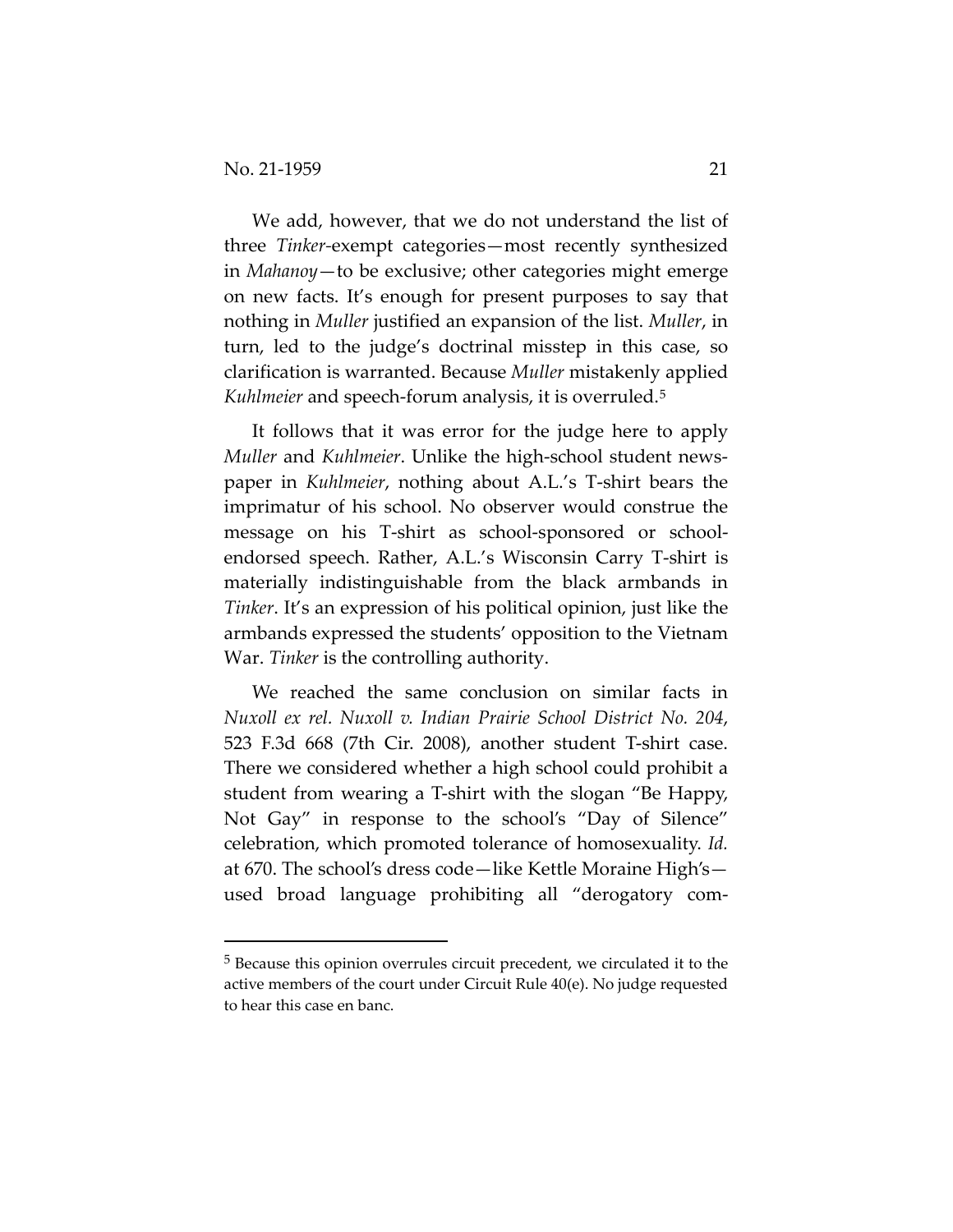ments," including those that refer to sexual orientation. *Id.* We reversed the district court's denial of a preliminary injunction, holding that barring the student from wearing the shirt likely violated the *Tinker* standard. *Id.* at 675–76. When the case returned after final judgment under the name *Zamecnik v. Indian Prairie School District No. 204*, we upheld a permanent injunction against the school and affirmed an award of nominal damages. 636 F.3d 874, 879–81 (7th Cir. 2011).

*Nuxoll* applied the *Tinker* standard to factual circumstances materially identical to this case. But the judge declined to follow it, finding the case distinguishable because the school's action in banning the student's "Be Happy, Not Gay" T-shirt was not viewpoint neutral. That's true, *see Nuxoll*, 523 F.3d at 670, but it's not a reason to cast aside *Tinker* in favor of *Kuhlmeier*. To repeat: *Kuhlmeier*'s regulationpermissive test applies when the speech in question might reasonably be perceived "as bear[ing] the imprimatur of the school." *Mahanoy*, 141 S. Ct. at 2045 (alteration in original) (quotation marks omitted). A.L.'s T-shirt doesn't qualify.

We return, then, to the *Tinker* standard: restrictions on student speech are constitutionally justified if school officials can show that the speech in question "would materially and substantially disrupt the work and discipline of the school" or invade the rights of others. 393 U.S. at 513. It's not necessary to prove "that unless the speech at issue is forbidden[,] serious consequences will *in fact* ensue." *Nuxoll*, 523 F.3d at 673. But mere speculation won't do, *id.* at 676, and there's no "generalized 'hurt feelings' defense to a high school's violation of the First Amendment rights of its students," *Zamecnik*, 636 F.3d at 877. Rather, school officials must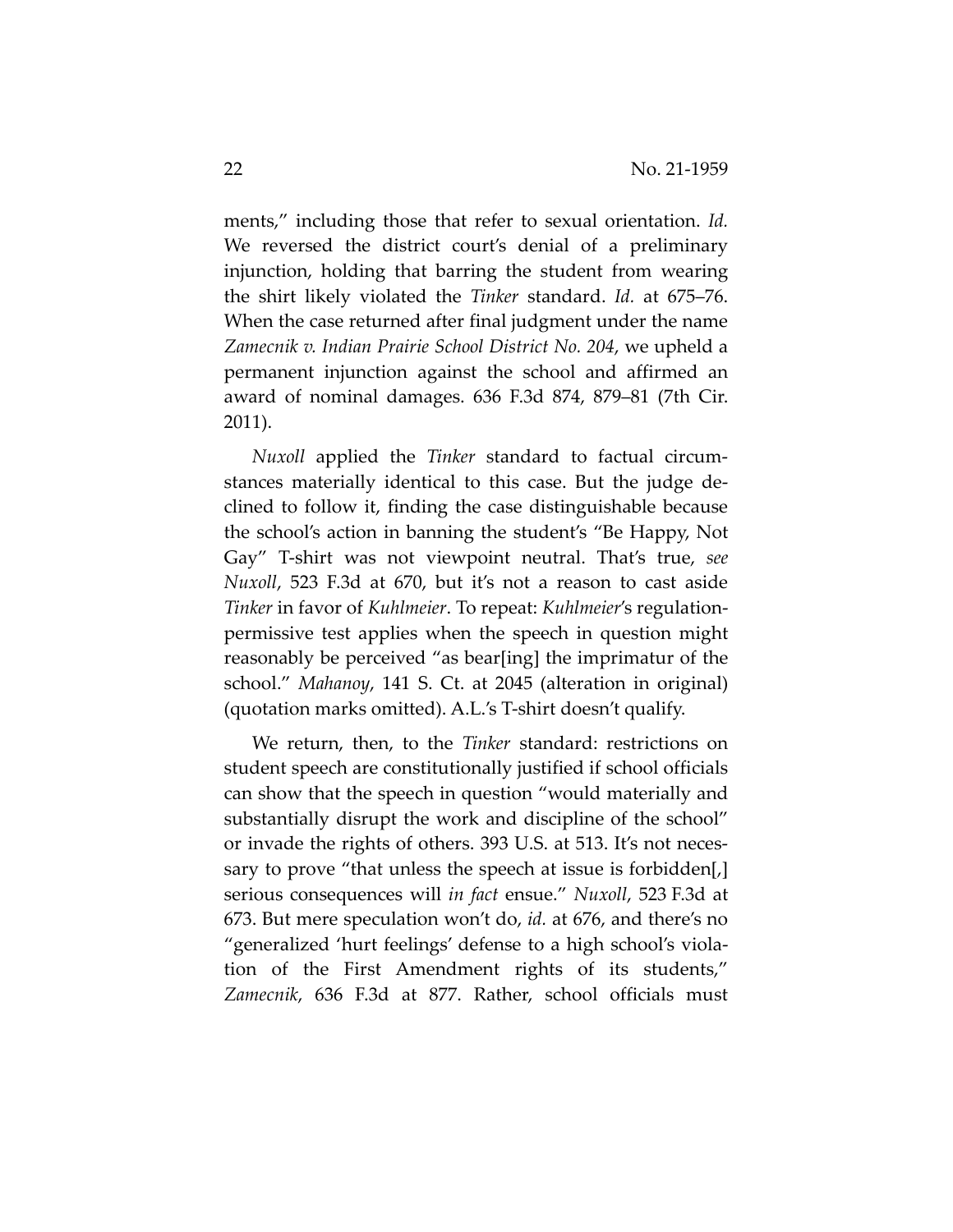present "facts [that] might reasonably have led school authorities to forecast substantial disruption of or material interference with school activities" or the invasion of the rights of others. *Tinker*, 393 U.S. at 514; *see also Nuxoll*, 523 F.3d at 673. It's an objective inquiry, and *Tinker* places the burden of justifying student-speech restrictions squarely on school officials. *Norris ex rel. A.M. v. Cape Elizabeth Sch. Dist.,*  969 F.3d 12, 25 (1st Cir. 2020) (collecting cases).

At the same time, the *Tinker* standard acknowledges the broad authority of school officials to maintain order and discipline and establish conditions in the school environment that are conducive to learning. "[W]e must not ignore the Supreme Court's admonition that 'a school need not tolerate student speech that is inconsistent with its basic educational mission.'" *Brandt*, 480 F.3d at 467 (quoting *Kuhlmeier*, 484 U.S. at 266). The application of *Tinker* must account for such factors as the age and grade level of the students to whom the speech is directed and any factors particular to the educational environment or history of the school or student body in question. Temporal factors and recent events might be relevant. And the inquiry accounts for the professional knowledge and experience of school administrators in setting and enforcing disciplinary standards. *Tinker*, 393 U.S. at 507 ("[T]he Court has repeatedly emphasized the need for affirming the comprehensive authority … of school officials, consistent with fundamental constitutional safeguards, to prescribe and control conduct in the schools.").

Because the judge did not apply *Tinker*, the prudent course is to remand to allow him to do so in the first instance. The parties' arguments on appeal mostly concerned